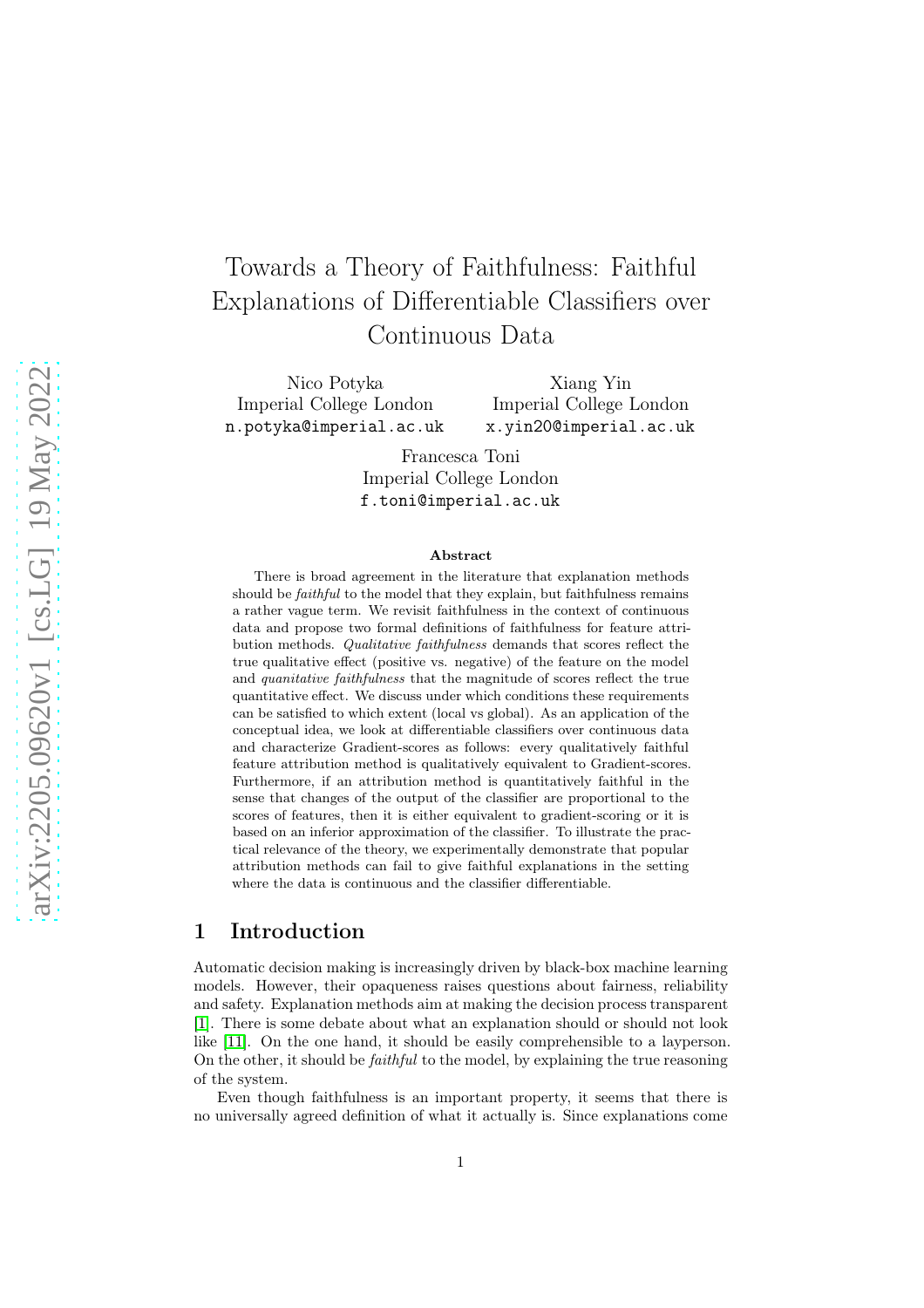in very different forms, it seems that a formal definition has to depend on the nature of the explanation method. Counterfactual explanations, for example, explain how an input would have to be changed to change the model's output [\[24\]](#page-20-0). Rule-based approaches like Anchors [\[17\]](#page-20-1) try to explain the behaviour of a system by human-readable rules. Our focus here will be on attribution methods that assign a numerical score to every feature, reflecting its positive or negative influence on the model's output. Popular examples include LIME, SHAP, SILO and MAPLE [\[16,](#page-19-1) [12,](#page-19-2) [6,](#page-19-3) [15\]](#page-19-4).

Since many attribution methods compute scores by approximating the prediction model locally by an interpretable model, faithfulness is often considered as the accuracy of the approximation in a neighborhood of the input [\[16,](#page-19-1) [15\]](#page-19-4). While this is a natural and pragmatic idea, it is not without flaws. For example, consider a dataset for credit scoring and assume that the score is highly correlated with the income. Furthermore, assume that the majority of samples from a particular ethnic group have a low income. Then a prediction model may have learnt that all people from this group should have a low score. However, the approximation model may actually approximate the prediction model well when using only the income and ignoring the ethnicity. The explanation will then suggest that the prediction model is unbiased, while it actually is, and the explanation is clearly not faithful. Let us note that this problem is only amplified when trying to sample from the data distribution instead of considering samples outside of the distribution (that may or may not be unrealistic in practice).

Therefore, it seems important to have formal requirements of faithfulness that can be tested or even formally proved for explanation methods. For attribution methods, the following two desiderata seem natural:

- Qualitative Faithfulness: A feature with positive (negative) score, should positively (negatively) influence the output of the prediction model. This idea has been called Demand Monotonicity in [\[20\]](#page-20-2)
- Quantitative Faithfulness: The magnitude of a feature's score, should reflect its impact on the output.

These intuitive ideas can be formalized in different ways in different settings. We will focus on continuous data here and apply tools from Real Analysis to make the intuition precise. Let us already note that whether or not these definitions can be satisfied depend on the nature of the prediction model. For example, a linear prediction model behaves uniformly on its domain, so that one can assign a globally qualitatively and quantitatively faithful score to a feature. However, non-linear prediction models can change their qualitative as well as quantitative behaviour in different regions, so that we can expect faithfulness only locally.

As an application of the theory, we study properties of gradient-based feature attribution that has been proposed in [\[5\]](#page-19-5). The idea is to define the score of a feature as the partial derivative of the prediction model with respect to the feature. We will refer to this attribution method as *Gradient-scoring* in the following. Gradient-scoring lost popularity in recent years due to its noisy behaviour in natural language and computer vision tasks [\[10,](#page-19-6) [8,](#page-19-7) [25\]](#page-20-3). However, we argue that the problems observed in these domains are not due to inherent limitations of the gradient, but due to the discrete nature of the data (e.g. word occurence, integer pixel values).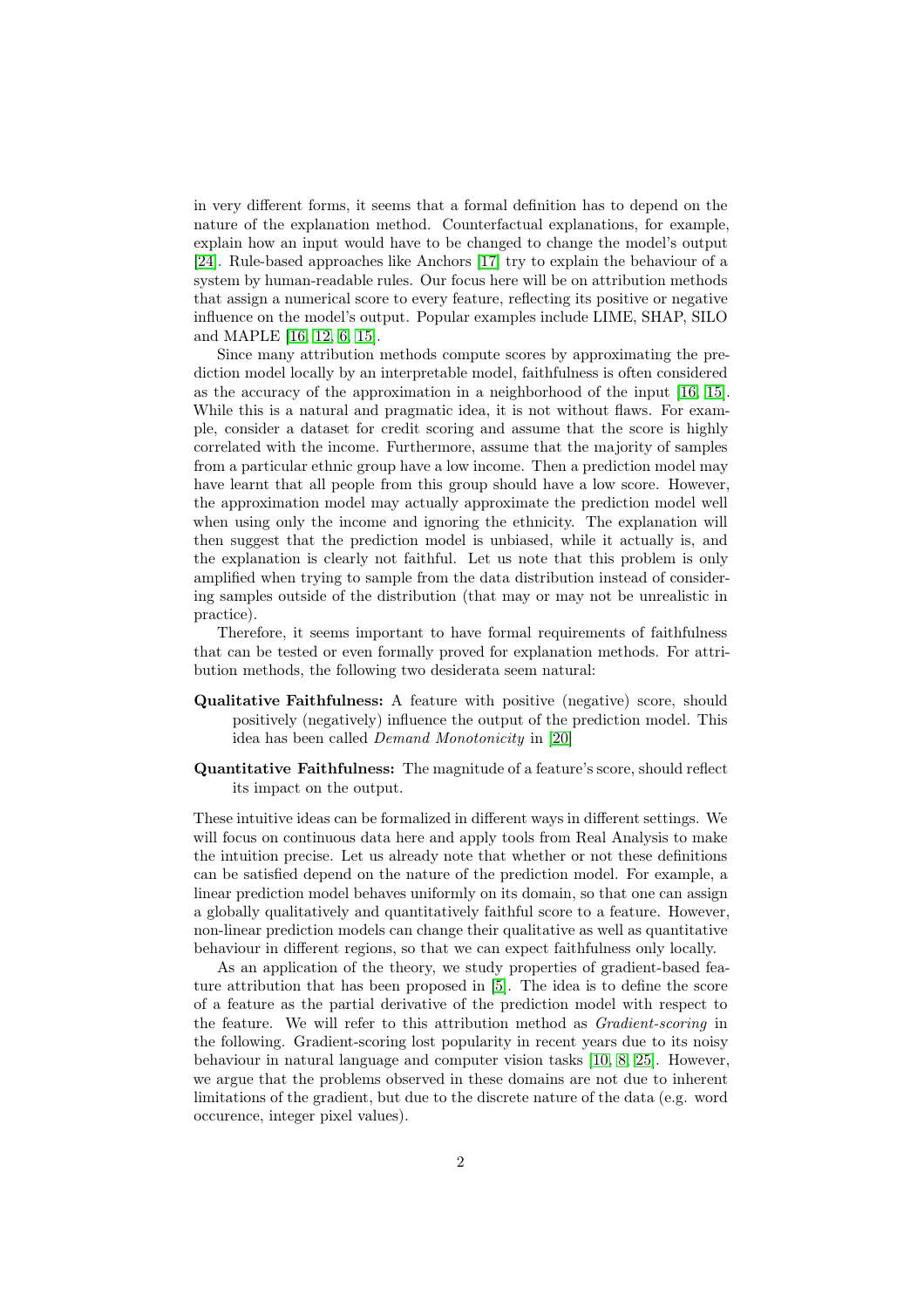For qualitative faithfulness, we show that Gradient-scoring gives the strongest guarantees that we can hope for (Propositions [1](#page-7-0) and [2\)](#page-8-0) and that every other method with similar guarantees must be qualitatively equivalent to Gradientscoring (Proposition [3\)](#page-9-0). Our conceptualization of quantitative faithfulness is somewhat ambiguous in the sense that the *impact* of a feature on the output can be quantified in different ways. We choose to demand that feature scores should be proportional to the change of the output when the input feature is changed. We show that every attribution method that satisfies this property is either equivalent to Gradient-scoring or is based on an inferior approximation of the prediction model (Proposition [4](#page-10-0) and [5\)](#page-11-0). Our interpretation of these results is that Gradient-scoring should be the method of choice in settings where the data is continuous and the prediction model differentiable.

To support this claim empirically, we investigate in Section [6](#page-11-1) to which extent different methods can capture the true behaviour of logistic regression (known ground-truth) and compare gradient scores to other scores on classification problems with continuous features when using multilayer perceptrons (unknown ground-truth). Our logistic regression experiments show, in particular, that LIME, SHAP and SILO can fail to give faithful explanations. However, overall, LIME seems to be very robust. Given LIME's close conceptual relationship to the gradient (it locally approximates the prediction model by an interpretable model), it seems to be a natural extrapolation of Gradient-scoring to domains with discrete features or non-differentiable prediction models.

# 2 Related Work

In the literature about attribution methods, several properties have been proposed to compare different approaches. [\[12\]](#page-19-2) defined three properties for local explanations (explanations of an output with respect to a given input) that characterize Shapley Additive Explanations. Intuitively, they demand the following.

- 1. Local Accuracy: the output of a model at an input, can be described by an affine function of the input that is determined by the feature scores.
- 2. Missingness: the scores of features that are not present at an input are 0.
- 3. Consistency: If the impact of a feature on prediction model  $M_1$  is always larger than the impact on model  $M_2$ , then the feature score for  $M_1$  should be larger than the one for  $M_2$ .

While the properties and the characterization are interesting, computing Shapley Additive Explanations exactly is often impractical (because there are too many combinations) or even impossible (because there is an infinite number of combinations as soon as one feature domain is infinite). While various approximations have been proposed, it is not clear to which extent the desirable properties can actually be maintained in practice. Our logistic regression experiments in Section [6](#page-11-1) indicate that Shapley scores can be highly misleading when being applied to continuous domains.

[\[21\]](#page-20-4) proposed some properties that characterize Integrated Gradients, a variant of Gradient-scoring that averages the gradient over a region instead of taking the gradient at a single point. Most relevant for our work, the *Sensitivity* property demands that a feature that can change the output, will receive a non-zero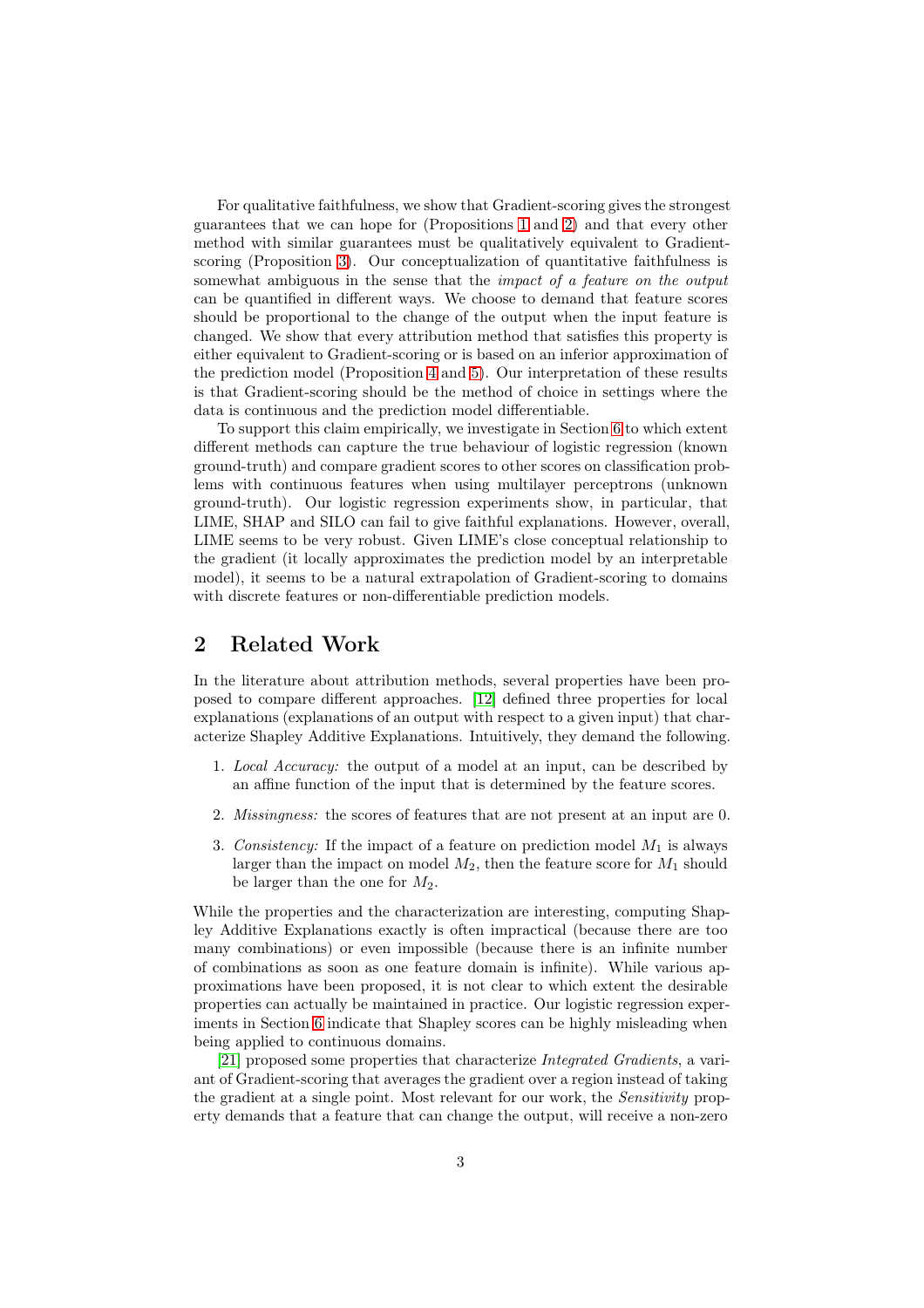score. Gradient-scores can violate this property for non-linear prediction models because the gradient can be 0 at points where the qualitative impact of a feature changes from positive to negative or vice versa. There are arguments for and against this behaviour. One may argue that 0 is misleading because the feature can have an impact in a region close to the input. However, let us note that a smooth prediction model over continuous features will also have small derivatives at points close to the input. Therefore, the property seems more important for discrete domains or non-smooth prediction models. One may also argue that, if the prediction model changes its behaviour, averaging the impact can also be misleading because it suggests monotonicity, where no monotonicity exists. Of course, this can be said about attribution methods in general, as they assign scores to features independently without considering their joint effects. Let us note that the *Dummy* property [\[20\]](#page-20-2) complements *Sensitivity* by demanding that a feature that cannot change the output, will receive a zero score. This property is also satisfied by Gradient-scores and is related to our definition of Strong Qualitative Faithfulness that we will discuss in Section [4.](#page-5-0)

In the context of attribution methods, faithfulness is often understood as the accuracy of a local approximation when predicting the output of a prediction model [\[18,](#page-20-5) [16,](#page-19-1) [15\]](#page-19-4). As we already discussed in the introduction, this can be misleading because a high accuracy does not guarantee that the explainer picked up the actual behaviour of the prediction model. Another problem with this definition is that it depends on the definition of a neighbourhood and a sampling strategy from which the test set is generated.

Recent attribution methods like LIME and MAPLE [\[16,](#page-19-1) [15\]](#page-19-4) are partially based on the idea of approximating a black-box model locally by a linear model in order to use the coefficients of the linear models as feature scores. Let us note that in a setting with continuous features, the gradient is actually an analytic linear approximation of the classifier, providing that the classifier is differentiable. While there are good reasons to replace the gradient when the classifier is non-differentiable or features are discrete, it seems wasteful not to use it for differentiable classifiers over continuous features. In the latter setting, alternative attribution methods may be just a poor substitute for the gradient, not only giving inaccurate explanations, but also unnecessarily difficult to compute. For example, [\[7\]](#page-19-8) showed that when the prediction model to be explained by LIME is linear, the expected coefficients of the approximating linear model are proportional to the partial derivatives of the prediction model. Since the partial derivatives exactly capture the behaviour of a linear function, this shows that LIME is to some extent faithful to linear models. However, the authors also found that the expected error of the linear approximation is bounded away from zero. Furthermore, as the approximation has to be computed based on perturbations of the input, the scores are noisy (as they depend on the sampled neighbours) and, compared to the gradient, relatively expensive to compute. More recently, [\[2\]](#page-18-1) showed that some natural configurations of LIME converge to the same scores in expectation as a smoothed version of the gradient. While this can be desirable in the discrete setting, the original gradient seems to be a more accurate and more efficient explanation of the classifier's true behaviour in the continuous setting.

Since Gradient-scoring has been proposed as an explanation method in [\[5\]](#page-19-5), many authors noted lack of robustness in the sense that the scores assigned to features can change significantly when moving to "neighbouring" points [\[10,](#page-19-6) [8,](#page-19-7)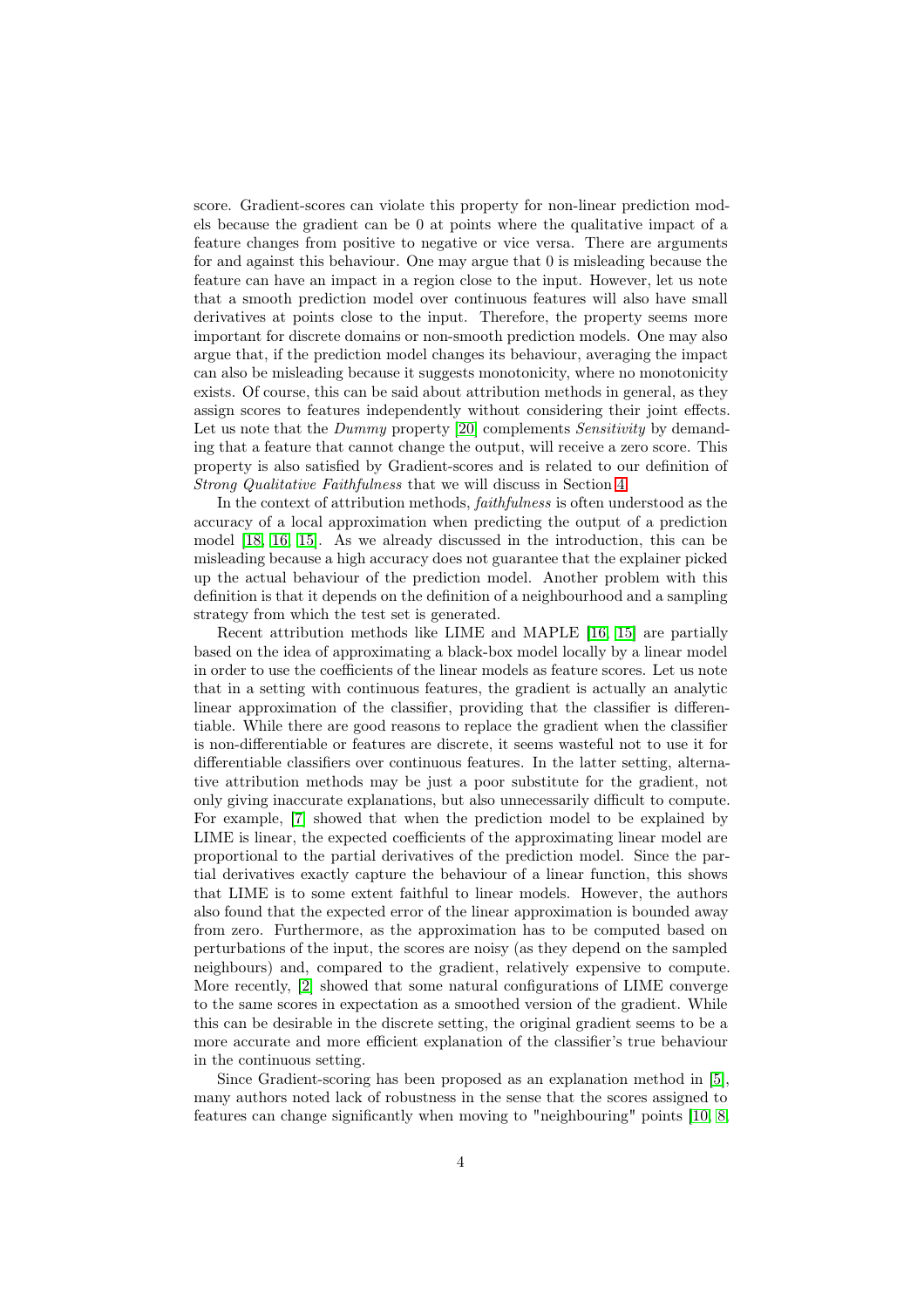[25\]](#page-20-3). In order to improve robustness, it has been suggested to smoothen the gradient, for example, by integrating gradients from a reference point [\[21\]](#page-20-4) or by averaging the gradients at neighbouring points [\[4\]](#page-19-9). However, it seems that the robustness problems have been mainly observed in settings with discrete data, where neighbours are generated by masking discrete features like words or pixels. It is well known from the literature on adversarial machine learning that even conceptually continuous models like neural networks can behave discontinuously in these settings [\[22\]](#page-20-6). Therefore, it is not surprising that the gradients change significantly when taking discrete steps. We should actually demand that a faithful explanation method reflects this discontinuity if it is supposed to explain what the model does and not just what the user expects it to do. Only when the prediction model itself is 'robust' should we demand that the scores are 'robust'.

## 3 Preliminaries

The abstract goal of classification is to map inputs  $x$  to outputs y. We think of the inputs as feature vectors  $\mathbf{x} = (x_1, \ldots, x_k)$ , where the i-th value is taken from some continuous domain  $D_i \subseteq \mathbb{R}$ . We let  $\mathcal{D} = \bigtimes_{i=1}^k D_i$  denote the cartesian product of the individual domains. Given an input  $\mathbf{x} = (x_1, \ldots, x_k)$ , with a slight abuse of notation, we let  $(\mathbf{x}_{-i}, x) = (x_1, \ldots, x_{i-1}, x, x_{i+1}, \ldots, x_k)$  denote the input where the i-th component has been replaced with  $x$ . The output y is taken from a finite set L of class labels. A *classification problem*  $P =$  $((D_1, \ldots, D_k), L, E)$  consists of the domains, the class labels and a set of training examples  $E = \{(\mathbf{x}_i, y_i) \mid 1 \le i \le N, \mathbf{x}_i \in \mathcal{D}, y_i \in L\}$ . The examples are used to train a classifier. We will not be concerned with training and assume that a classifier is given.

A probabilistic classifier is a function C :  $\mathcal{D} \times L \rightarrow [0, 1]$  that assigns a probability  $C(\mathbf{x}, y)$  to every pair  $(\mathbf{x}, y)$  such that  $\sum_{l \in L} C(\mathbf{x}, l) = 1$ .  $C(\mathbf{x}, y) \in$ [0, 1] can be understood as the confidence of the classifier that an example with features  $x$  belongs to the class  $y$ . A classification decision can be made, for example, by picking the label with the highest probability or by defining a threshold value for the probability. To simplify notation, we will often write  $C_y(\mathbf{x})$  instead of  $C(\mathbf{x}, y)$  in the remainder.

As we point out later, some strong notions of faithfulness can only be satisfied by monotonic classifiers. We call a classifier monotonically increasing (resp. decreasing) wrt. the label y and the *i*-th feature iff for all inputs  $\mathbf{x} \in \mathcal{D}$ , and  $x'_i \in \mathcal{D}$  $D_i, x_i \lt x'_i$  implies that  $C_y(\mathbf{x}) \leq C_y((\mathbf{x}_{-i}, x'_i))$  (resp.  $C_y(\mathbf{x}) \geq C_y((\mathbf{x}_{-i}, x'_i))$ ) and  $x_i > x'_i$  implies that  $C_y(\mathbf{x}) \geq C_y((\mathbf{x}_{-i}, x'_i))$  (resp.  $C_y(\mathbf{x}) \leq C_y((\mathbf{x}_{-i}, x))$ ). If these constraints hold with strict inequality, we call the classifier strictly monotonically increasing (resp. decreasing) wrt. y and the i-th feature. We call a classifier *(strictly)* monotonic if for every label and for every feature, the classifier is (strictly) monotonically increasing or (strictly) monotonically decreasing wrt. the label and the feature.

Given a classification problem  $P = ((D_1, \ldots, D_k), L, E)$ , an input  $\mathbf{x} \in \mathcal{D}$ , a class label  $l \in L$  and a probabilistic classifier C for the problem, an *attribution* method is a function  $s_{\text{C},l} : \mathcal{D} \to \mathbb{R}^k$  that assigns a scoring vector to every input of the classifier. Intuitively, the i-th component  $s_{\text{C},l}(\mathbf{x})_i$  should "reflect" the influence of the i-th feature on the probability of  $l$  under C at the input  $x$ . If this is the case, we may deem the attribution method to be faithful to the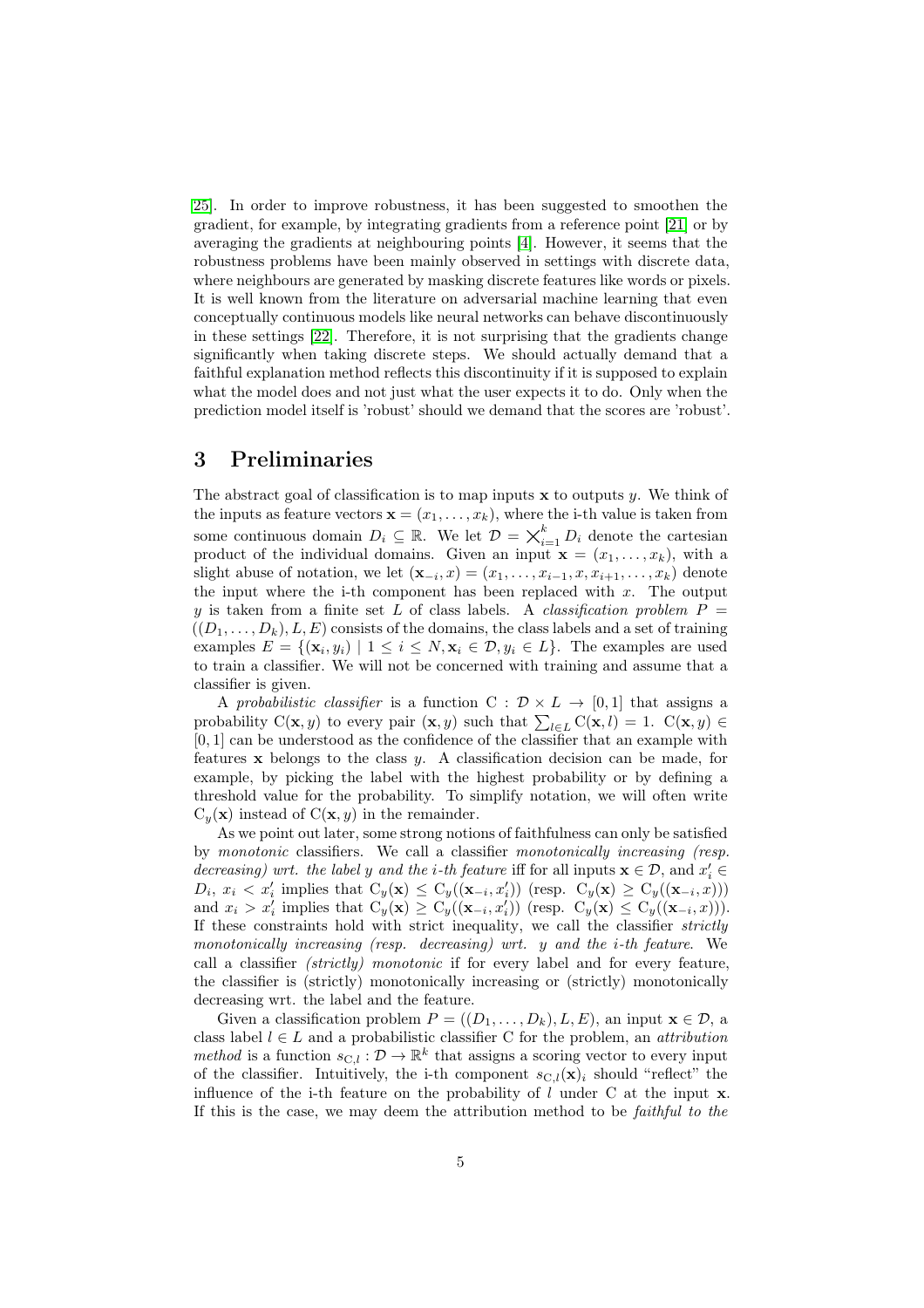classifier. However, while intuitive, this notion is rather vague. To obtain a formally testable criterion for faithfulness, we need a formal definition that can be checked for different attribution methods.

In the remainder, we will assume as given some probabilistic classifier C for some classification problem P.

# <span id="page-5-0"></span>4 Qualitative Faithfulness

#### 4.1 Local and Strong Faithfulness

A first desirable notion of an attribution method is qualitative faithfulness: if the score  $s_{\text{C},l}(\mathbf{x})_i$  of the i-th feature is positive/negative, then the classifier should be monotonically increasing/ decreasing wrt. the feature. However, many classifiers are only locally monotonic, so that a simple score cannot represent the actual global behaviour of the model. We therefore distinguish between local and global faithfulness.

**Definition 1** (Qualitative Faithfulness). An attribution method  $s_{C,l}: 1, \ldots, k \rightarrow$ R is called *locally qualitatively faithful to* C if for all inputs  $\mathbf{x} \in \mathcal{D}$  and for all labels  $l \in L$  there exists  $\epsilon > 0$  such that for all  $i = 1, \ldots, k$  and for all  $x \in D_i \setminus \{x_i\}$ such that  $|x - x_i| < \epsilon$ , we have

- 1. if  $s_{\mathrm{C},l}(\mathbf{x})_i > 0$ , then  $C_l(\mathbf{x}) < C_l(\mathbf{x}_{-i},x)$  if  $x > x_i$  and  $C_l(\mathbf{x}) > C_l(\mathbf{x}_{-i},x)$ if  $x < x_i$ ; and
- 2. if  $s_{\mathrm{C},l}(\mathbf{x})_i < 0$ , then  $C_l(\mathbf{x}) > C_l(\mathbf{x}_{-i},x)$  if  $x > x_i$  and  $C_l(\mathbf{x}) < C_l(\mathbf{x}_{-i},x)$ if  $x < x_i$ .

If  $s_{C,l} : 1, \ldots, k \to \mathbb{R}$  is locally qualitatively faithful to C for all inputs **x** and all  $\epsilon > 0$ , we call it *(globally)* qualitatively faithful to C.

Intuitively, local qualitative faithfulness demands that the scores reflect the true qualitative influence of a feature in a region close to the given input. That is, when the score is positive (negative), then the probability should increase (decrease) when increasing the feature. If this requirement holds on the whole domain, the attribution method is called globally qualitatively faithful.

One may consider a stronger notion of faithfulness that also demands that the classifier ignores the attribute when the score is 0. Let us note that this definition is only meaningful when we assume that the classifier is increasing, decreasing or ignorant wrt. every feature. For non-monotonic classifiers that can change their behaviour from increasing to decreasing, this requirement is impossible to satisfy. However, as the property is desirable for monotonic classifiers, we also consider it here and call it *strong* faithfulness.

**Definition 2** (Strong Qualitative Faithfulness). An attribution method  $s_{C,l}$ :  $1, \ldots, k \rightarrow \mathbb{R}$  is called *strongly (locally) qualitatively faithful to* C if 1) it is (locally) qualitative faithful and 2) for all inputs  $\mathbf{x} \in \mathcal{D}$  and for all labels  $l \in L$ there exists  $\epsilon > 0$  such that for all  $i = 1, ..., k$  and for all  $x \in D_i \setminus \{x_i\}$  such that  $|x - x_i| < \epsilon$ , we have  $C_l(\mathbf{x}) = C_l(\mathbf{x}_{-i}, x)$  whenever  $s_{\text{C},l}(\mathbf{x})_i = 0$ .

If  $s_{\text{C},l} : 1, \ldots, k \to \mathbb{R}$  is locally strongly qualitatively faithful to C for all inputs **x** and all  $\epsilon > 0$ , we call it *(globally) strongly qualitatively faithful to C.*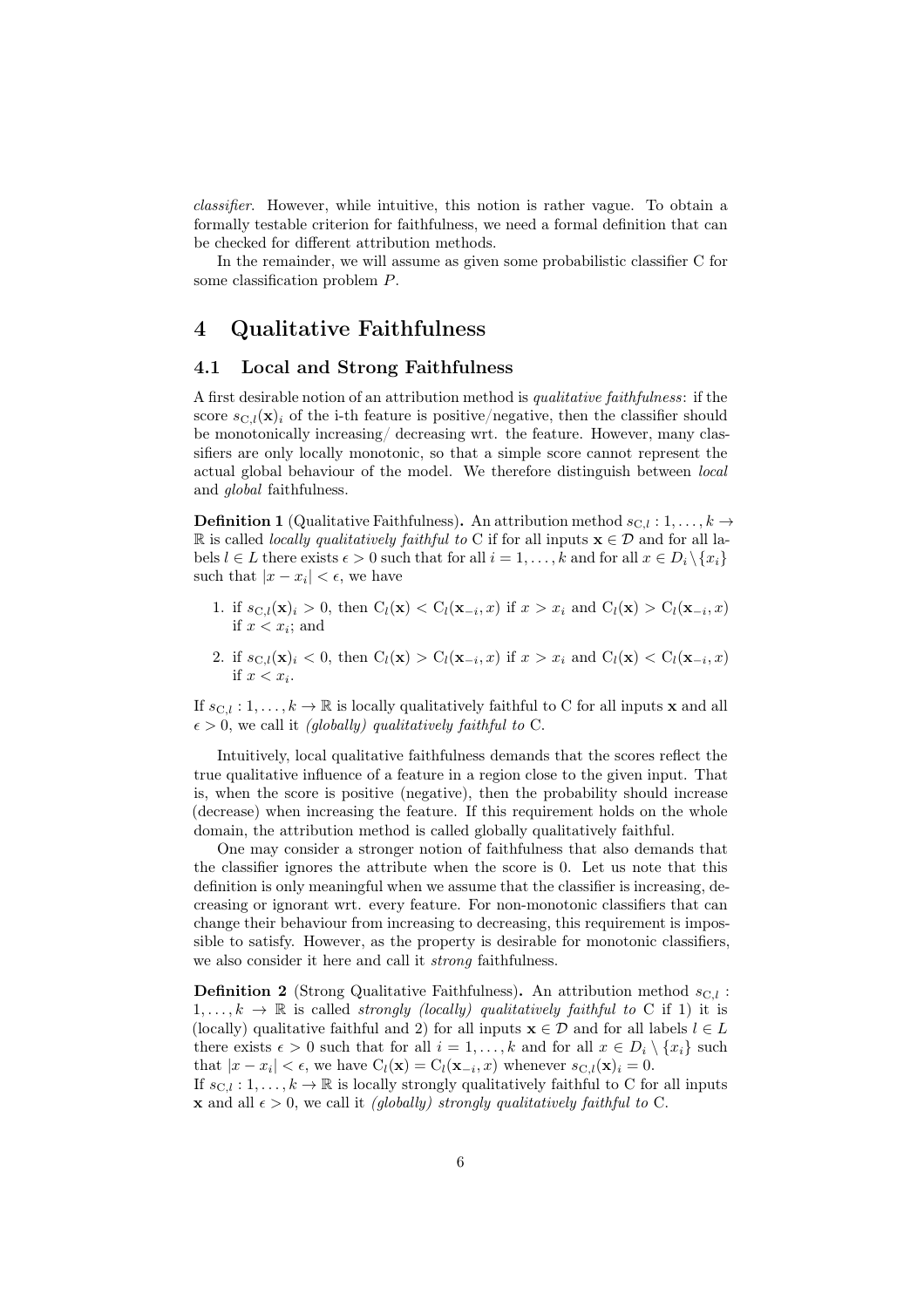Intuitively, we call an attribution method locally (strongly) qualitatively faithful if the scores represent the true qualitative effect (positive/(neutral)/negative) in an  $\epsilon$ -environment of inputs. Note that we allow that the size of the environment depends on the input. A globally qualitatively faithful attribution method computes scores that represent the true effect over the whole domain. However, as we illustrate next, some of these desiderata cannot be satisfied if the classifier to be explained is non-monotonic.

#### 4.2 Feasibility of Faithfulness

Qualitative faithfulness is a natural property for attribution methods, but to which extent can it be satisfied at all? We explore this question in the next example.

<span id="page-6-0"></span>Example 1. Consider a simple binary classification problem over a single feature with domain  $D = \mathbb{R}$  where, intuitively, an input should be classified as positive if the value of the feature is "sufficiently far away from  $0$ ". A typical example is anomaly detection, where the feature corresponds to the deviation of an observation from the mean or median and the decision threshold is based on the variance or interquartile range. Consider the classifier  $C_1(x) = \phi_l(x^2)$ , where  $\phi_l(z) = \frac{1}{1+\exp(-z)}$  is the logistic function. We could classify an input x as positive if  $C_1(x) > 0.7$ . Figure [1](#page-7-1) shows the graphs of the functions  $\phi_l(x)$  and  $C_1(x)$ . Intuitively,  $\phi_l(x)$  squashes its input between 0 and 1. While  $\phi_l$  is monotonically increasing, our classifier  $C_1(x) = \phi_l(x^2)$  is monotonically decreasing for  $x < 0$ and monotonically increasing for  $x > 0$ . In particular, at  $x = 0$ , it is decreasing in one direction and increasing in the other. Now consider the input  $x = -0.5$ . We have  $C_1(-0.5) = \phi_1(0.25) \approx 0.56$  (red dot in Figure [1\)](#page-7-1). When we increase x to 0, we have  $C_1(0) = \phi_1(0) = 0.5$  (green dot). Since the probability decreased, the score under a strongly faithful attribution method must be negative. However, as we increase x further to 1, we have  $C_1(1) = \phi_l(1) \approx 0.73$  (purple dot). Since the probability increased, the score under a strongly faithful attribution method must also be positive. This is clearly impossible and, therefore, there can be no globally qualitatively faithful *attribution method for*  $C_1$ . Also note that an attribution method can only be qualitatively faithful in an environment that depends on the input. To see this, consider an arbitrary  $\epsilon > 0$  and the input  $-\frac{\epsilon}{2}$ . Then we have  $C_1(-\frac{\epsilon}{2}) > C_1(-\frac{\epsilon}{4})$ , but  $C_1(-\frac{\epsilon}{2}) < C_1(\epsilon)$ . Intuitively, the closer the input is to 0, the smaller is the environment in which an attribution method can be qualitatively faithful. Finally, note that there can be no strongly qualitatively faithful explanation for  $C_1$  at 0 because  $C_1$  is neither increasing, nor decreasing, nor does it ignore the input at this point.

As the previous example illustrates, the positive/negative effect of a feature can only be determined locally in an environment that depends on the input. In our previous example, the closer the negative input is to 0, the smaller is the environment in which we can expect scores that are qualitatively faithful to the model. This is because the effect switches from negative to positive at 0. Such a behaviour may emerge in many domains. For example, when predicting health risks, the probability often increases when particular health markers deviate substantially from a default value (for instance, both underweight and overweight and both low and high blood pressure could be seen as red flags). Furthermore, multiple changes in the behaviour of a classifier can naturally occur for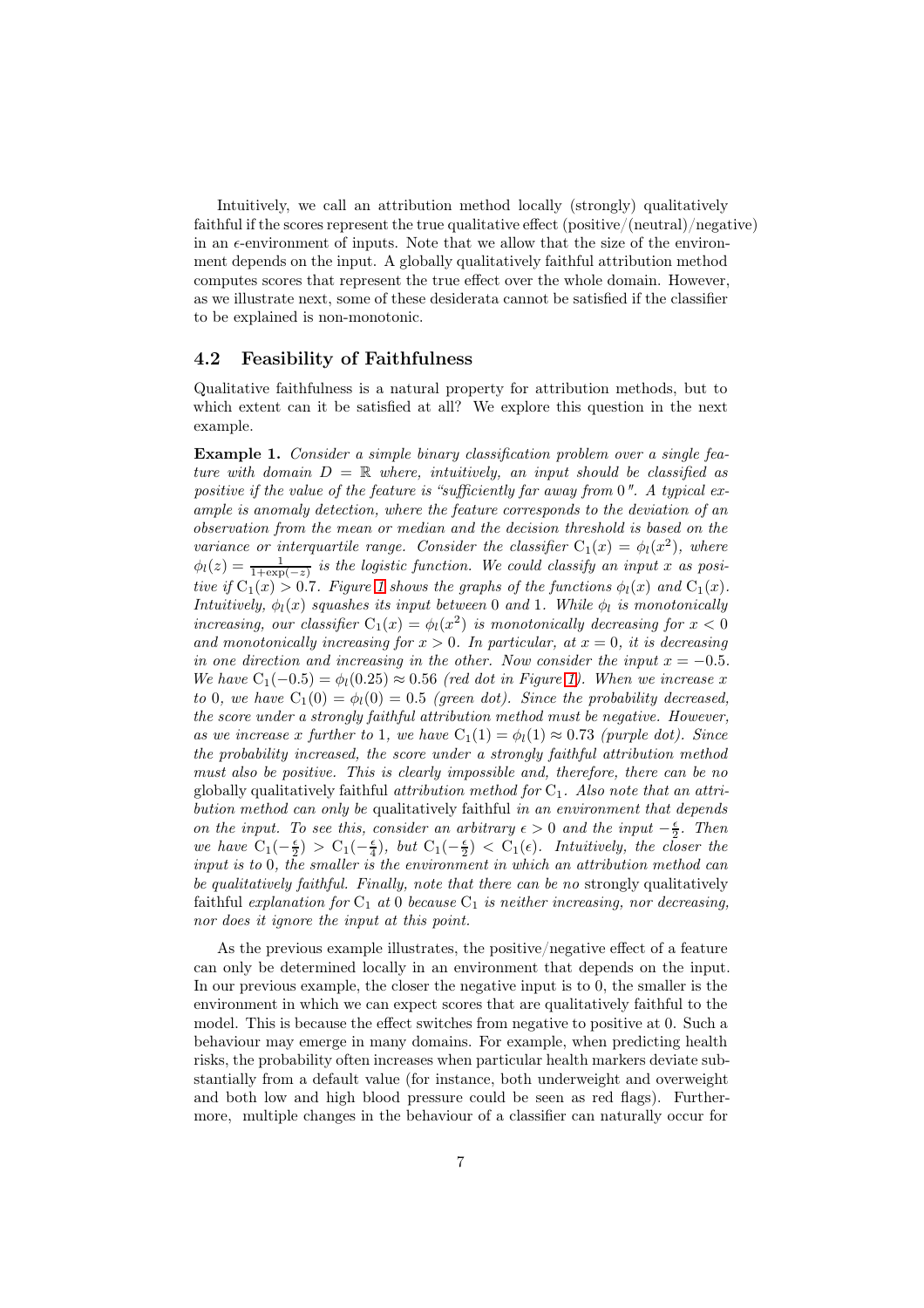

<span id="page-7-1"></span>Figure 1: Logistic function and non-monotonic classifier (for Example [1\)](#page-6-0).

geographic features, e.g. latitude and longitude in real estate datasets: here, when predicting property demand, assuming monotonic behaviour is unrealistic because the popularity of neighbouring areas may be unrelated.

#### 4.3 Faithfulness and Gradients

We will now argue that faithfulness is closely related to gradients when we try to explain differentiable classifiers over continuous data. Let us first note that the local behaviour of a function can be precisely captured by its partial derivatives. Since many probabilistic classifiers like logistic regression and many neural networks correspond to differentiable functions, it seems worthwhile to work towards a characterization of faithfulness in terms of differentiability. Following [\[14\]](#page-19-10), we call a function  $f: D \to \mathbb{R}$  with domain  $D \subseteq \mathbb{R}^n$  differentiable at  $\mathbf{x} \in D$ iff there is a vector  $g \in \mathbb{R}^n$  such that  $\lim_{\mathbf{y}\to 0} \frac{f(\mathbf{x}+\mathbf{y})-f(\mathbf{x})-g^\top \mathbf{y}}{\|\mathbf{y}\|} = 0$ . Intuitively, this means that  $f(\mathbf{x} + \mathbf{y}) \approx f(\mathbf{x}) + g^{\top} \mathbf{y}$ , that is, f can be approximated locally by a linear function. The vector g is called the gradient of  $f$  at  $x$  and denoted by  $\nabla f(\mathbf{x})$ . Its i-th component  $g_i$  is denoted by  $\frac{\partial f}{\partial x_i}(\mathbf{x})$  and is called the *i*-th partial derivative of f at **x**. Intuitively,  $\frac{\partial f}{\partial x_i}(\mathbf{x})$  measures the growth of f at **x** along the i-th dimension. In the following proofs, we will often use the fact that the partial derivative of a function f can be written as  $\frac{\partial f}{\partial x_i}(\mathbf{x}) = \lim_{h \to 0} \frac{f(\mathbf{x}+he_i) - f(\mathbf{x})}{h}$ , where  $e_i$  denotes the i-th unit vector [\[14\]](#page-19-10).

We first note that the partial derivatives of features give us a locally qualitative faithful attribution method for every differentiable probabilistic classifier. We call the corresponding attribution method Gradient-scoring.

**Definition 3** (Gradient-scoring). The attribution method  $g_{C,l}$  defined by  $g_{C,l}(\mathbf{x}) =$  $\nabla C_l(\mathbf{x})$  is called Gradient-scoring.

<span id="page-7-0"></span>Proposition 1. If C is differentiable, then Gradient-scoring is locally qualitatively faithful to C.

Proof. We have to check that the two cases in the definition of a local qualitative faithful attribution method are satisfied for  $g_{\text{C},l}$ . Assume first that the score of the i-th feature for label l is positive, that is,  $0 < g_{\text{C},l}(\mathbf{x})_i = \frac{\partial \text{C}_l}{\partial x_i}(\mathbf{x}) =$  $\lim_{h\to 0} \frac{C_l((\mathbf{x}_{-i},x_i+h)) - C_l(\mathbf{x})}{h}$ . For the case  $x > x_i$ , let  $h = x - x_i > 0$ . Then we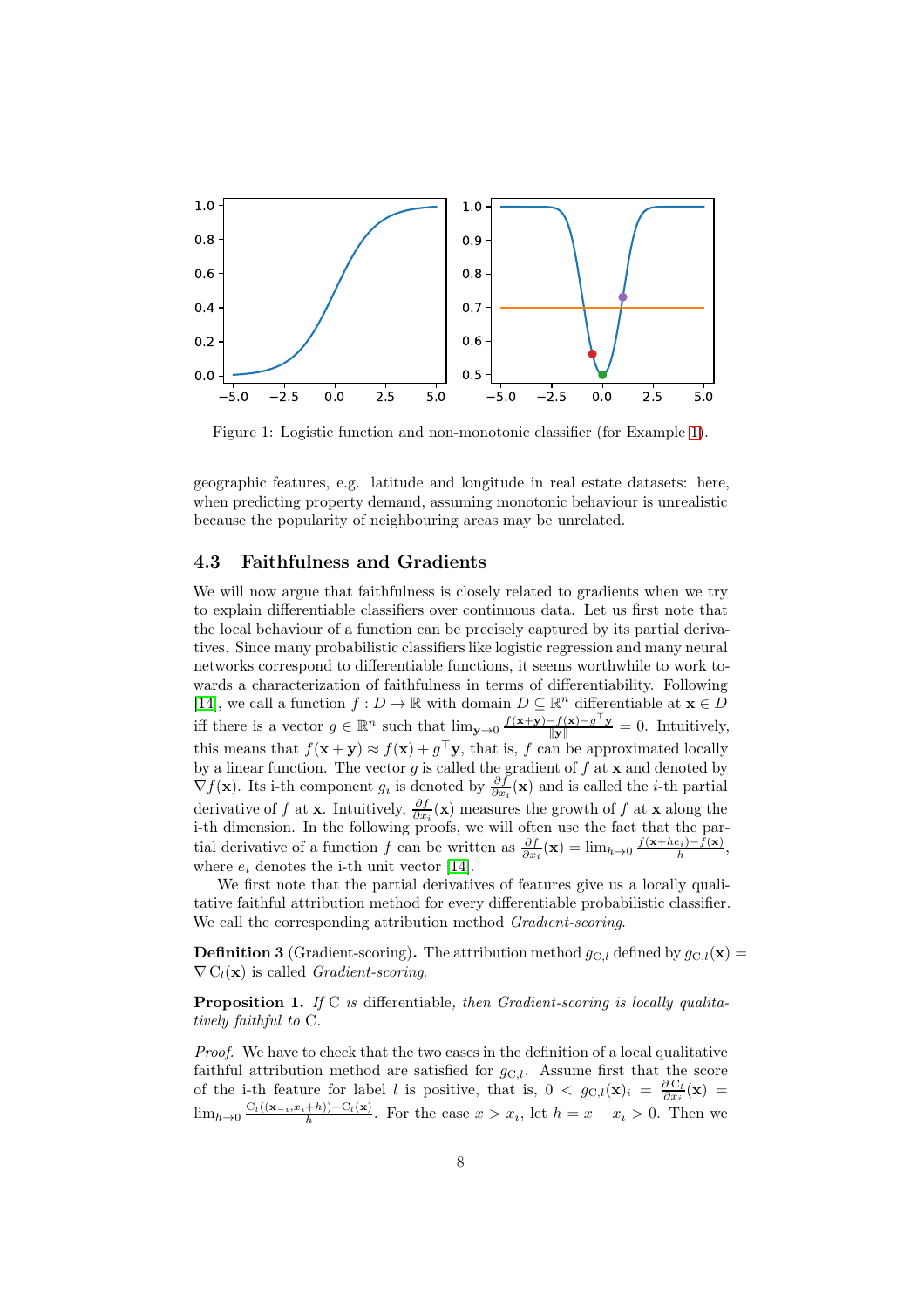have  $C_l(\mathbf{x}_{-i},x) - C_l(\mathbf{x}) = C_l(\mathbf{x}_{-i},x_i+h) - C_l(\mathbf{x}) = h \cdot \frac{C_l(\mathbf{x}_{-i},x_i+h) - C_l(\mathbf{x})}{h} \approx$  $h \cdot \frac{\partial C_l}{\partial x_i}(\mathbf{x}) > 0$  if x is sufficiently close to  $x_i$ . Hence, there exists an  $\epsilon > 0$  such that  $C_l(\mathbf{x}) < C_l(\mathbf{x}_{-i}, x)$  if  $|x-x_i| < \epsilon$  as desired. The case  $x < x_i$  can be checked symmetrically. The second case for  $g_{C,l}(\mathbf{x})_i < 0$  follows analogously.  $\Box$ 

We illustrate the desirable behaviour of Gradient-scoring in two simple examples.

**Example 2.** Consider again the non-linear classifier  $C_1(x) = \phi_l(x^2)$  from Example [1.](#page-6-0) As we noted there, there can be no strongly faithful attribution method for  $C_1$ , so a locally faithful explanation is the best that we can hope for. It is well known that the derivative of the logistic function is  $\phi'_l(x) = \frac{\exp(x)}{(1+\exp(x))^2}$ . Note, in particular, that  $\phi'_l(x) > 0$  for all  $x \in \mathbb{R}$  because both the numerator and denominator are necessarily positive. The derivative of our classifier is  $C'_1(x) = 2x \cdot \phi'_i(x^2)$ , which is negative for  $x < 0$  and positive for  $x > 0$ . By looking at Figure [1,](#page-7-1) we can see that the derivative is indeed locally qualitatively faithful to the classifier, as it is mononotonically decreasing for  $x < 0$  and monotonically increasing for  $x > 0$ . This is not a coincidence, of course, because the derivative captures exactly the local change of a function.

<span id="page-8-1"></span>Example 3. As another example, let us consider a linear classifier. A logistic regression classifier for a binary classification problem has the form  $C(x) =$  $\phi_l(\sum_{i=1}^n w_i \cdot \mathbf{x}_i)$ , where  $w_i \in \mathbb{R}$ . The partial derivative wrt. the *i*-th feature  $is \frac{c}{e}$  $\frac{\partial \widetilde{C}}{\partial x_i}(\mathbf{x}) = w_i \cdot \phi'_l(\sum_{i=1}^n w_i \cdot \mathbf{x}_i)$ . As before, the sign depends only on  $w_i$ . So the score is positive if  $w_i > 0$ , negative if  $w_i < 0$  and 0 if  $w_i = 0$ . It is clear from the definition of logistic regression that the weights reflect the true behaviour of the classifier, so Gradient-scoring is indeed a qualitative faithful attribution method. In fact, it is even globally strongly qualitatively faithful. Of course, the qualitative influence on the model can be directly seen by looking at the coefficients, but logistic regression is a reasonable test for the reliability of an attribution method. We will use this in Section [6](#page-11-1) to evaluate the faithfulness of various attribution methods.

Let us note that every linear classifier is monotonic. If the coefficient of the  $i$ -th feature is positive (negative), the classifier is monotonically increasing (decreasing) wrt. the i-th feature. Let us note that Gradient-scoring is globally qualitative faithful for every monotonic classifier.

<span id="page-8-0"></span>**Proposition 2.** If C is differentiable and monotonic, then Gradient-scoring is globally qualitatively faithful to C.

*Proof.* We prove the claim by going through the two cases again. If  $g_{C,l}(\mathbf{x})_i > 0$ , then the partial derivative is positive at this point. Hence,  $g_{\text{C},l}(\cdot)_i$  is strictly increasing at this point. Since  $g_{\text{C},l}$  is monotonic,  $g_{\text{C},l}(\cdot)_i$  must be increasing (not necessarily strictly increasing) on the whole domain of the  $i$ -th feature. If  $x > x_i$ , there must be a  $y \in (x_i, x)$  such that  $C_l(\mathbf{x}) < C_l(\mathbf{x}_{-i}, y) \leq C_l(\mathbf{x}_{-i}, x)$ where the strict inequality follows from strict monotonicity at  $x$  and the second inequality from monotonicity on the whole domain. Symmetrically, one can check that  $C_l(\mathbf{x}) > C_l(\mathbf{x}_{-i}, x)$  for all  $x < x_i$ .

The second case from the definition of qualitative faithfulness can be checked symmetrically.  $\Box$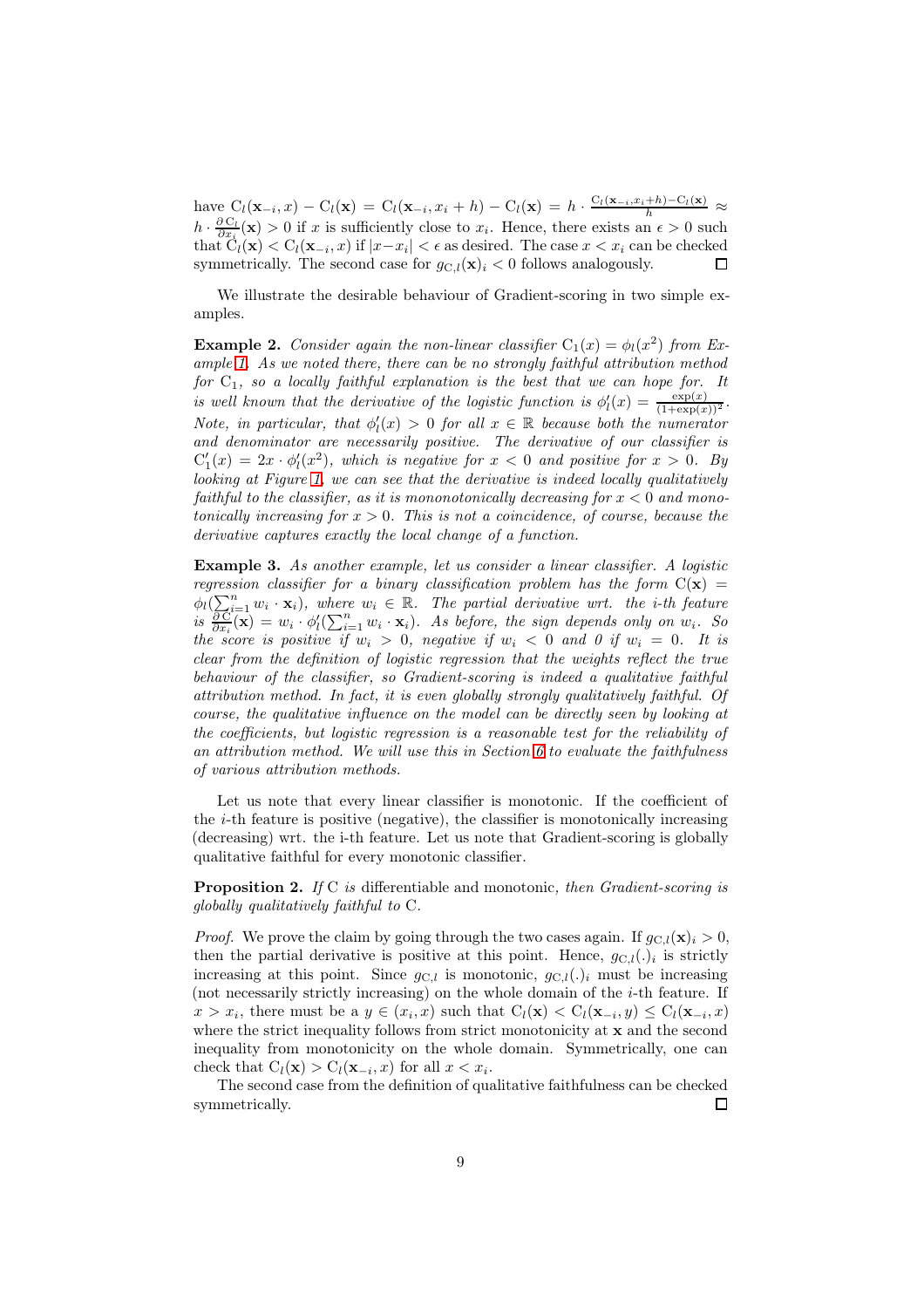Let us note that the result is actually slightly stronger: If the classifier is monotonic wrt. a particular feature, then Gradient-scoring is globally qualitatively faithful. If it is strictly monotonic, then Gradient-scoring is globally strongly qualitatively faithful.

In summary, Gradient-scoring is locally qualitatively faithful for every differentiable classifier; it is globally qualitatively faithful for monotonic differentiable classifiers. Thus, given that there can be no attribution method that is globally qualitatively faithful for non-monotonic classifiers (as illustrated in Example [1\)](#page-6-0) Gradient-scoring gives us the strongest guarantees that we can hope for.

There can be other locally qualitatively faithful attribution methods for differentiable probabilistic classifiers, of course. However, as we explain next, they all must be closely related to Gradient-scoring. Intuitively, the following proposition states that an attribution method for a differentiable classifier can only be locally qualitatively faithful if the sign of its score equals the sign of the partial derivative. In other words, every qualitatively faithful attribution method must be qualitatively equivalent to Gradient-scoring.

<span id="page-9-0"></span>**Proposition 3.** If C is differentiable and there exists an attribution method  $s_{\text{C},l} : 1, \ldots, k \to \mathbb{R}$  that is locally qualitatively faithful to C, then for all  $i =$  $1, \ldots, k$ , for all inputs  $\mathbf{x} \in \mathcal{D}$  and all labels  $l \in L$ , we have

- 1. if  $s_{\text{C},l}(\mathbf{x})_i > 0$ , then  $q_{\text{C},l}(\mathbf{x})_i > 0$ , and
- 2. if  $s_{\text{C},l}(\mathbf{x})_i < 0$ , then  $g_{\text{C},l}(\mathbf{x})_i \leq 0$ .

*Proof.* Consider the case  $s_{C,l}(\mathbf{x})_i > 0$ . Since  $s_{C,l}$  is locally qualitatively faithful, we have that, for all h that are sufficiently close to  $0, C_l(\mathbf{x}_{-i}, x_i + h) - C_l(\mathbf{x}) > 0$  if  $h > 0$  and  $C_l(\mathbf{x}_{-i}, x_i + h) - C_l(\mathbf{x}) < 0$  if  $h < 0$ . Therefore,  $\frac{C_l(\mathbf{x}_{-i}, x_i + h) - C_l(\mathbf{x})}{h} > 0$ and  $\frac{\partial C_l}{\partial x_i}(\mathbf{x}) = \lim_{h \to 0} \frac{C_l(\mathbf{x}_{-i}, x_i + h) - C_l(\mathbf{x})}{h} \geq 0.$ 

The second item follows symmetrically.

#### 4.4 Summary

We quickly summarize the main points of this section. An attribution method should be qualitatively faithful. However, as demonstrated in Example [1,](#page-6-0) we cannot guarantee global or strong faithfulness without making additional assumptions about the nature of the classifier that we want to explain. For nonmonotonic classifiers, attributive explanations typically cannot exhibit strong qualitative faithfulness. We showed that Gradient-scoring is always locally qualitatively faithful (Proposition [1\)](#page-7-0) and that every locally qualitatively faithful attribution method must be qualitatively equivalent to Gradient-scoring (Proposition [3\)](#page-9-0). Stronger guarantees can only be given for monotonic classifiers and Gradient-scoring guarantees global qualitative faithfulness for these classifiers (Proposition [2\)](#page-8-0). As we will demonstrate in Section [6,](#page-11-1) this is not the case for some other popular attribution methods. Let us also note that monotonicity alone is not sufficient to allow for strongly faithful explanations. For example, a monotonically increasing function may be constant for a while before it continues increasing. To guarantee strongly qualitatively faithful explanations, we have to assume that a classifier is, for every feature, either strictly monotonic or constant. In this case, every locally qualitative faithful attribution method is also strongly qualitatively faithful.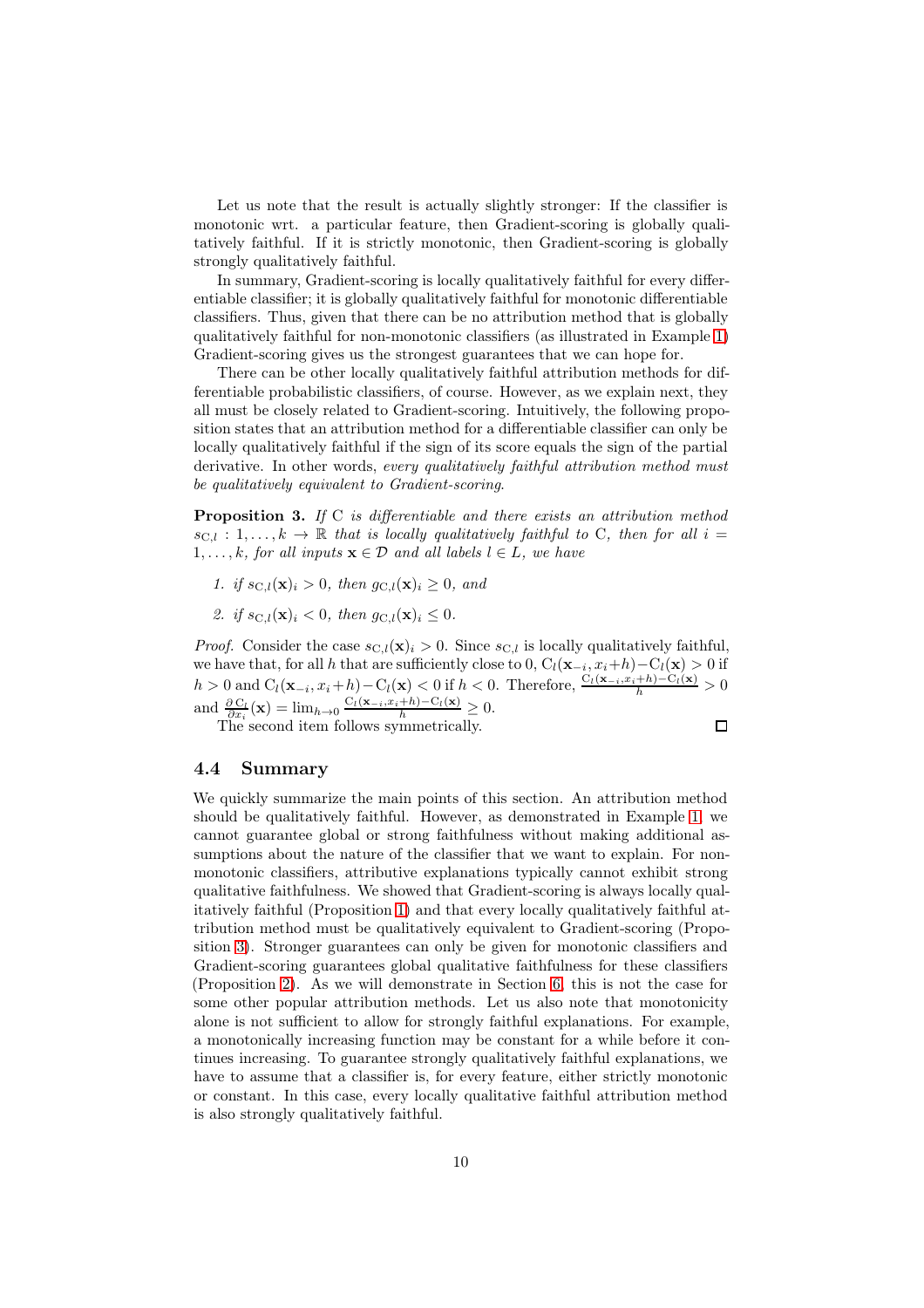# 5 Quantitative Faithfulness

In the previous section, we showed that every qualitatively faithful attribution method must be qualitatively equivalent to Gradient-scoring. However, usually, we want that the attribution method is also quantitatively faithful in the sense that a larger score reflects a larger influence of a feature on the prediction. This quantitative faithfulness could be formalized in different ways. One intuitive way is to demand that the change in output of the prediction model when increasing a feature is proportional to its score. Formally,

<span id="page-10-2"></span><span id="page-10-1"></span>
$$
C_l(\mathbf{x}_{-i}, x_i + h) \approx C_l(\mathbf{x}) + h \cdot s_{\text{C},l}(\mathbf{x})_i.
$$
 (1)

More generally, we can demand

$$
C_l(\mathbf{x} + \mathbf{h}) \approx C_l(\mathbf{x}) + \mathbf{h}^{\top} s_{C,l}(\mathbf{x}) = C_l(\mathbf{x}) + \sum_{i=1}^k h_i \cdot s_{C,l}(\mathbf{x})_i,
$$
 (2)

where equation [\(1\)](#page-10-1) is recovered when we let **h** be the *i*-th unit vector. Let us note that both conditions are trivially satisfied for small  $h$  in our setting. This is because our classifier is differentiable and therefore continuous by assumption. Hence, whenver  $h \approx 0$ , we also have  $C_l(x + h) \approx C_l(x)$  (by continuity) and  $\mathbf{h}^{\top} s_{\text{C},l}(\mathbf{x}) \approx 0$  (because  $s_{\text{C},l}(\mathbf{x})$  is constant). To make the condition non-trivial, we have to demand that the approximation error goes faster to 0 than h. We let  $e(\mathbf{h}) = C_l(\mathbf{x} + \mathbf{h}) - C_l(\mathbf{x}) - \mathbf{h}^{\top} s_{\text{C},l}(\mathbf{x})$  denote the error of the approximation when changing the input by  $h$ . Then we can rewrite  $(2)$  more precisely as

$$
C_l(\mathbf{x} + \mathbf{h}) = C_l(\mathbf{x}) + \mathbf{h}^{\top} s_{\text{C},l}(\mathbf{x}) + e(\mathbf{h}).
$$
\n(3)

To get a non-trivial condition, we require that  $e(\mathbf{h})$  goes significantly faster to 0 than **h**, that is, we additionally demand that  $\lim_{h\to 0} \frac{e(h)}{\|h\|} = 0$ .

<span id="page-10-3"></span>**Definition 4** (Local Quantitative Faithfulness). An attribution method  $s_{C,l}$ :  $1, \ldots, k \to \mathbb{R}$  is called *locally quantitatively faithful to* C if for all inputs  $\mathbf{x} \in \mathcal{D}$ . for all labels  $l \in L$ , for all  $i = 1, ..., k$  and for all **h** such that  $\mathbf{x} + \mathbf{h} \in \mathcal{D}$ , we have  $C_l(\mathbf{x} + \mathbf{h}) = C_l(\mathbf{x}) + \mathbf{h}^\top s_{\text{C},l}(\mathbf{x}) + e(\mathbf{h})$ , where  $e(\mathbf{h})$  is an error term with  $\lim_{\mathbf{h}\to 0} \frac{e(h)}{\|\mathbf{h}\|} = 0.$ 

Gradient-scores satisfy local quantitative faithfulness by definition. More interestingly, the property characterizes Gradient-scoring in the sense that it is the only attribution method that does so.

<span id="page-10-0"></span>**Proposition 4.** If C is differentiable, then  $s_{C,l}$  is locally quantitative faithful to C if and only if  $s_{C,l} = g_{C,l}$ .

*Proof.* To see that  $g_{C,l}$  satisfies local quantitative faithfulness, note that  $\lim_{h\to 0} \frac{e(h)}{\|h\|} =$  $\lim_{h\to 0} \frac{C_l(x+h)-C_l(x)-h^{\top}g_{C,l}(x)}{\Vert h \Vert} = 0$  because  $C_l$  is differentiable (see Section 4.3) to recall the definition of differentiability).

To show that Gradient-scoring is the only attribution method that satisfies this property, consider an arbitrary attribution method  $s_{C,l}$  that satisfies local quantitative faithfulness. We show that it is equal to Gradient-scoring by showing that for all inputs  $x$  and for all feature dimensions i, we have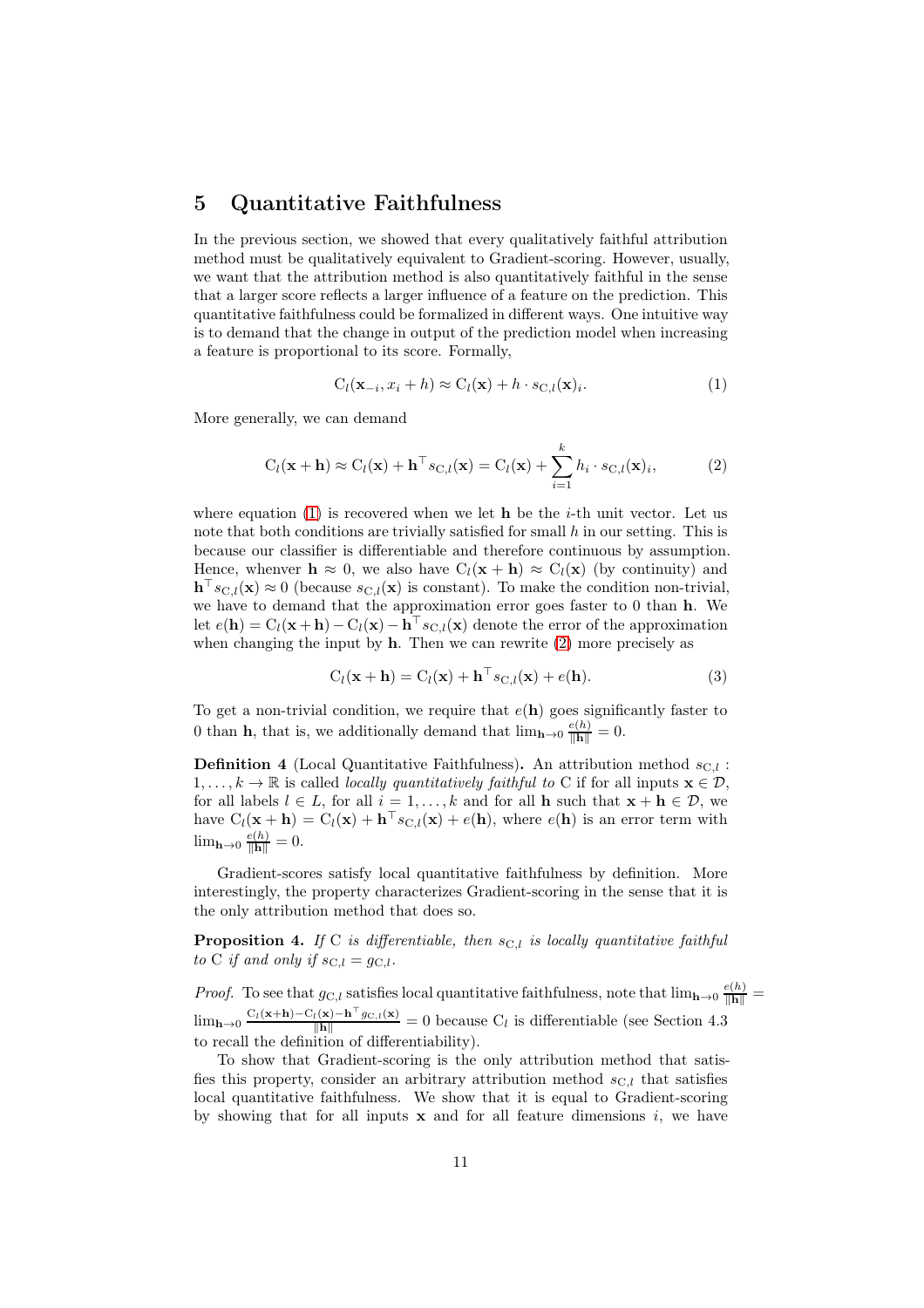$|g_{\text{C},l}(\mathbf{x})_i - s_{\text{C},l}(\mathbf{x})_i| < \epsilon$  for every  $\epsilon > 0$ . Since  $\epsilon$  can be arbitrarily small, we must have  $g_{\text{C},l}(\mathbf{x})_i = s_{\text{C},l}(\mathbf{x})_i$ , which proves the claim. Let  $e_g$  and  $e_s$  denote the error functions for  $g_{\text{C},l}$  and  $s_{\text{C},l}$ , respectively. Then we can find an  $h > 0$  such that for all unit vectors  $u_i$ , we have  $\left|\frac{e_g(h \cdot u_i)}{h}\right| < \frac{\epsilon}{2}$  and  $\left|\frac{e_s(h \cdot u_i)}{h}\right| < \frac{\epsilon}{2}$ . Then

$$
|g_{\mathcal{C},l}(\mathbf{x})_i - s_{\mathcal{C},l}(\mathbf{x})_i| = \left| \frac{h \cdot g_{\mathcal{C},l}(\mathbf{x})_i - h \cdot s_{\mathcal{C},l}(\mathbf{x})_i}{h} \right|
$$
  
= 
$$
\left| \frac{h \cdot g_{\mathcal{C},l}(\mathbf{x})_i - C_l(\mathbf{x} + h \cdot u_i) + C_l(\mathbf{x})}{h} \right|
$$
  
+ 
$$
\frac{C_l(\mathbf{x} + h \cdot u_i) - C_l(\mathbf{x}) - s_{\mathcal{C},l}(\mathbf{x})_i) \cdot h}{h} \right|
$$
  

$$
\leq \left| \frac{e_g(h \cdot u_i)}{h} \right| + \left| \frac{e_s(h \cdot u_i)}{h} \right| < \epsilon,
$$

which completes the proof.

Intuitively, if any other attribution method can guarantee that the scores are proportional to the actual influence of the features (it satisfies equation [\(2\)](#page-10-2)), then the method is either equivalent to gradient scoring or it is based on an inferior approximation of the model, that is, it does not satisfy  $\lim_{h\to 0} \frac{e(h)}{\|\mathbf{h}\|} = 0$ . In more precise terms, we can state that the approximation error with respect to  $g_{C,l}$  goes significantly faster to 0 than the error with respect to every other attribution method.

 $\Box$ 

<span id="page-11-0"></span>**Proposition 5.** If C is differentiable, then for every attribution method  $s_{C,l} \neq$  $g_{\text{C},l}$ , we have  $\lim_{h\to 0} \frac{e_g(h)}{e_s(h)} = 0$ , where  $e_g$  and  $e_s$  denote the error functions for  $g_{\text{C},l}$  and  $s_{\text{C},l}$ , respectively.

*Proof.* Since  $s_{\text{C},l} \neq g_{\text{C},l}$ , Proposition [4](#page-10-0) implies  $\lim_{h\to 0} \frac{e_s(h)}{\|h\|} \neq 0$ . Hence, we can find an  $\epsilon > 0$  such that  $\lim_{h\to 0} \left|\frac{e_s(h)}{\Vert \mathbf{h} \Vert}\right| \geq \epsilon > 0$ . Then we have  $\lim_{h\to 0} \frac{e_g(h)}{e_s(h)} =$  $\lim_{h\to 0} \frac{\frac{e_g(h)}{\|h\|}}{\frac{e_s(h)}{\|h\|}} \leq \frac{0}{\epsilon} = 0.$  $\Box$ 

Similar to qualitative faithfulness, we usually cannot expect to find a "globally" quantitatively faithful attribution method. Let us note that while monotonicity of a classifier allows global qualitative faithfulness, it is not sufficient to allow "global" quantitative faithfulness. This is because a monotonic function can still increase (or decrease) faster and slower in different regions of its domain. Conceptually, stronger guarantees can be obtained by moving from just the gradient (a first-order Taylor approximation) to higher-order Taylor approximations of the classifier. For example, scores for the influence of pairs of features can be obtained from the Hessian matrix. However, this would also increase the computational cost considerably and the explanation would be less succinct (but more accurate).

# <span id="page-11-1"></span>6 Experiments

In this section, we investigate to which extent different attribution methods (see Section [6.2\)](#page-12-0) are faithful to a classifier and how close they are to each other on three continuous datasets (see Section [6.1\)](#page-12-1). To evaluate faithfulness, we consider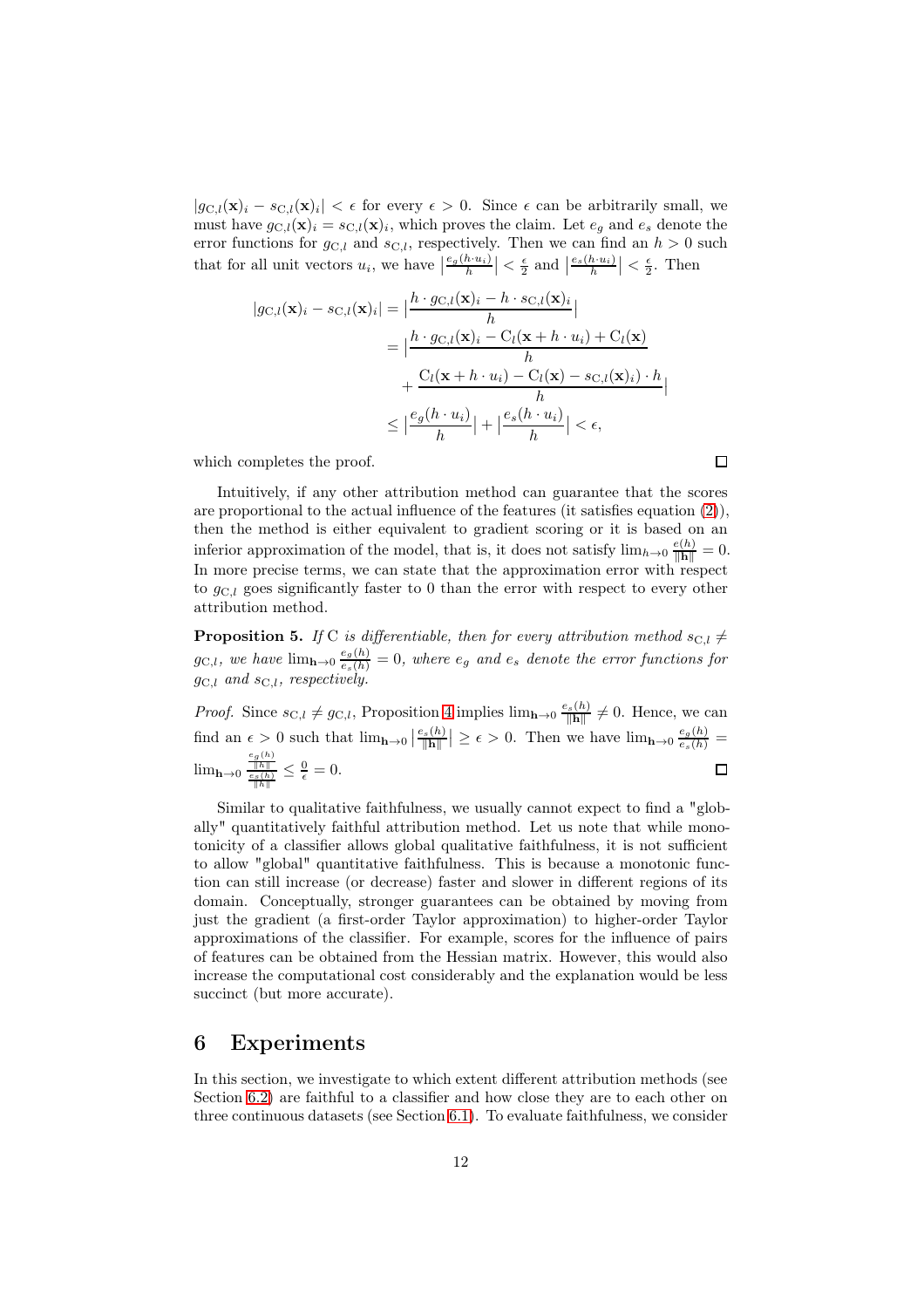<span id="page-12-3"></span>Table 1: Basic data set statistics.

| DATASET                            | INSTANCES          | FEATURES | LABEL                                           |
|------------------------------------|--------------------|----------|-------------------------------------------------|
| <b>BKNT</b><br>WDBC<br><b>PIMA</b> | 1372<br>569<br>768 | 5.<br>30 | <b>BINARY</b><br><b>BINARY</b><br><b>BINARY</b> |

Logistic Regression classifiers, where the sign of coefficients represent the true qualitative effect of features on models and their magnitude their impact (see Section [6.4\)](#page-13-0). To also compare attribution methods for non-linear models, we consider Multilayer Perceptrons with unknown ground truth (see Section [6.5\)](#page-15-0). The code for all experiments is available at

<https://github.com/XiangYin2021/Revisit-Faithfulness>

#### <span id="page-12-1"></span>6.1 Datasets

We use three binary classification problems with continuous features from the UCI machine learning repository<sup>[1](#page-12-2)</sup>.

BNAT: The Banknote Authentication data set consists of image information features (like entropy of image, or variance of Wavelet Transformed image) of genuine and forged banknotes. The label identifies whether a banknote is genuine.

WDBC: The Breast Cancer Wisconsin (Diagnostic) data set [\[19\]](#page-20-7) contains features of cell nuclei of breast mass images, and their corresponding diagnosis (Benign or Malignant) as labels.

PIMA: The PIMA Indians Diabetes data set [\[3\]](#page-18-2) contains physical indicator features of females and their diagnosis of diabetes as label.

Table [1](#page-12-3) summarizes some basic statistics of the data sets.

#### <span id="page-12-0"></span>6.2 Attribution Methods

We compare Gradient-scoring to three popular attribution methods.

LIME [\[16\]](#page-19-1) is a model-agnostic local explanation method. In order to explain the output at one data point, LIME first perturbs this point to generate several points in a small neighborhood, and weighs the perturbed points based on their distance to the original point. LIME then trains a linear model to explain the original point by the weights of the linear model. We used the LIME implementation from <https://github.com/marcotcr/lime> and applied the LIMETabularExplainer.

SHAP [\[13\]](#page-19-11) uses the Shapley value from coalitional game theory to compute the contribution of each feature to the prediction. As the Shapley value is a discrete concept, SHAP relies heavily on sampling when being applied to continuous features. We used the SHAP implementation from <https://github.com/slundberg/shap> and show results for the KernelExplainer. As SHAP did not perform well in the experiments, we tried different settings, but they did not improve the outcome.

SILO [\[6\]](#page-19-3) is a non-parametric regression method, but can also be seen as an attribution method. It first uses random forests to compute weights of data

<span id="page-12-2"></span> $1$ <http://archive.ics.uci.edu/ml/index.php>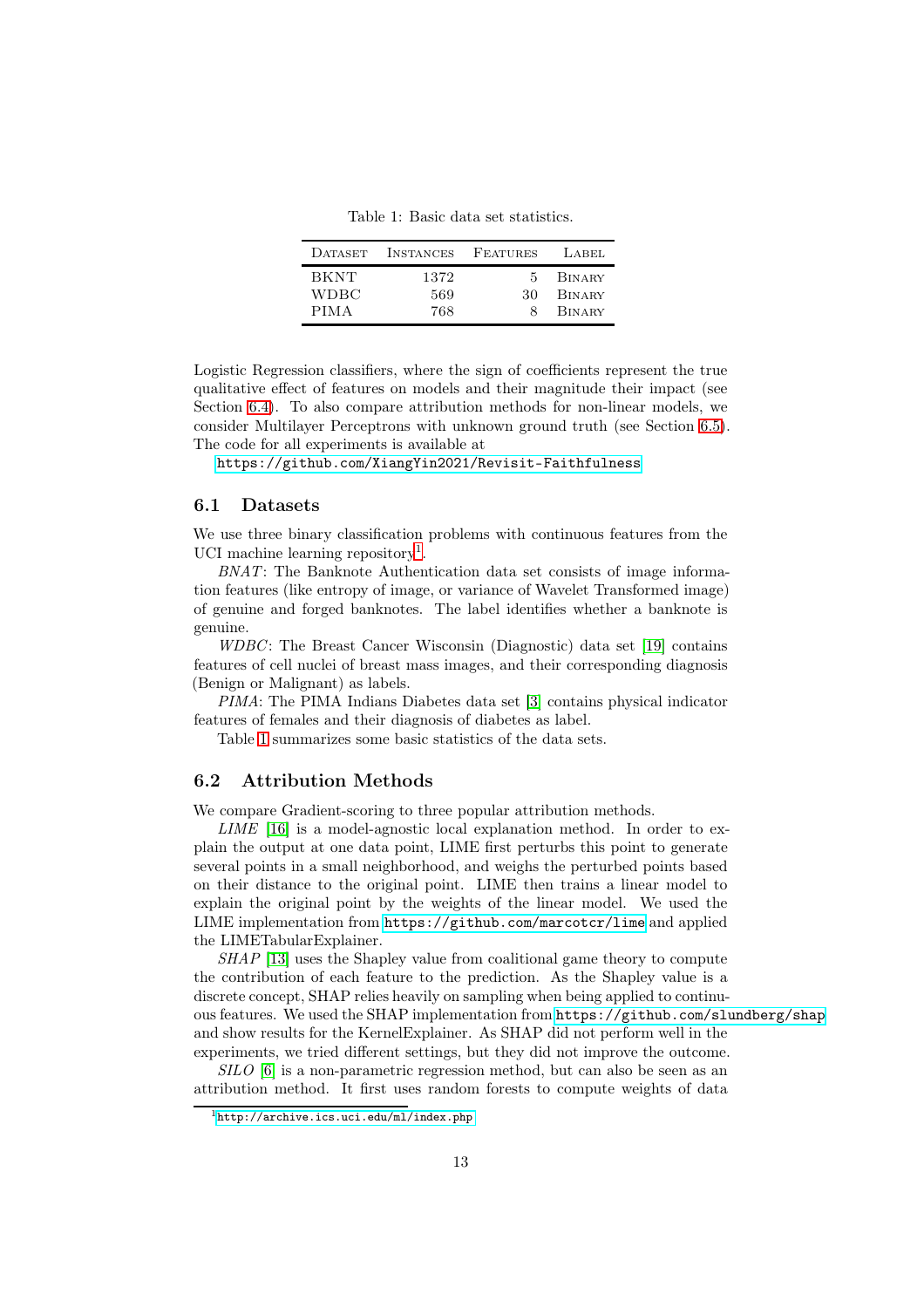Classifier Dataset Accuracy F1-score PIMA 0.760 0.565 LR BKNT 0.964 0.958 WDBC 0.956 0.937 PIMA 0.721 0.566 MLP BKNT 0.978 0.975 WDBC 0.982 0.976

<span id="page-13-1"></span>Table 2: Accuracy and F1-score for Classifiers

points in the training set, and then selects supervised neighbourhoods to construct local linear models. The coefficients of the linear model can again be used to assign scores to features. We also mentioned MAPLE [\[15\]](#page-19-4) before, which extends SILO by a feature selection method. However, as we want to find out to which extent different methods capture the true effects of all features, we will consider only SILO in our experiments. We use the MAPLE implementation from <https://github.com/GDPlumb/MAPLE> and omit the feature selection step. We configured it with n\_estimators=200; min\_sample\_leaf=10 and linear\_model=Ridge.

#### 6.3 Setup

#### 6.3.1 Hardware

We ran all experiments on a MacBook Pro (OS: macOS Monterey 12.0.1; Processor: 2.3GHz, dual-core Intel Core i5; Memory: 8GB).

#### 6.3.2 Classifiers

We used the default training settings of scikit-learn for Logistic Regression (LR) and Multilayer Perceptrons (MLP) with the following modifications:

- LR: max  $iter=500$ .
- MLP: We experimented with different numbers of hidden layers and neurons per layer and eventually used five hidden layers with eight neurons in each layer. The maximum number of iterations (max\_iter) was set to 1000.

Table [2](#page-13-1) shows the performance of the classifiers on our datasets.

#### <span id="page-13-0"></span>6.4 Experiments with Logistic Regression (LR)

In our first set of experiments, we compute explanations for LR because its feature weights can be seen as representing the true effect of features on the LR classifier. One has to consider that the logistic function is applied to the linear combination of features, so the feature weights do not represent the true quantitative effect. However, as the logistic function is monotonic, the weights show the true qualitative effect and the true order of the impact of features.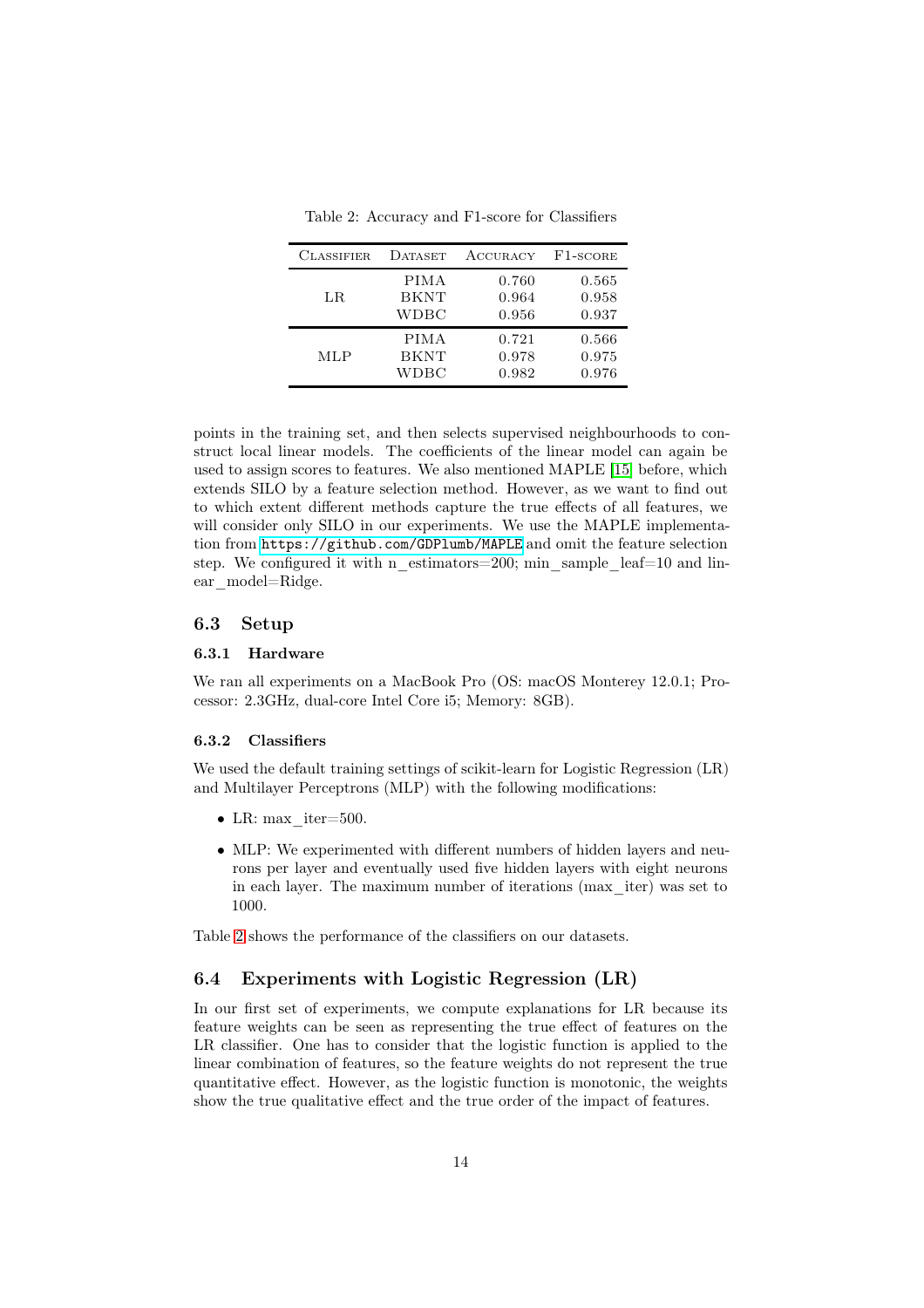Table 3: Average Spearman rank correlation between LR weights and different explanation methods on test data.

<span id="page-14-1"></span>

| <b>DATASET</b> | GRAD. |       | -SILO - LIME - | SHAP     |
|----------------|-------|-------|----------------|----------|
| <b>PIMA</b>    | 1.000 | 0.989 | 0.976          | 0.166    |
| <b>BKNT</b>    | 1.000 | 0.975 | 1.000          | $-0.073$ |
| WDBC.          | 1.000 | 0.378 | 0.986          | 0.272    |

Table 4: LR weights and feature scores for the first test data point of the BNKT Dataset.

<span id="page-14-2"></span>

|             | WEIGHT    | GRAD             |       | SILO LIME SHAP                      |          |
|-------------|-----------|------------------|-------|-------------------------------------|----------|
| <b>VWTI</b> | $-10.240$ |                  |       | $-0.536$ $-0.748$ $-0.270$ $-0.443$ |          |
| <b>SWTI</b> | -7.508    | $-0.393 - 0.571$ |       | $-0.212$                            | $-0.014$ |
| <b>CWTI</b> | $-7.001$  | $-0.366 - 0.530$ |       | $-0.167$                            | $-0.042$ |
| ENTR.       | 0.284     | 0.015            | 0.021 | 0.006                               | 0.003    |

We used the LR implementation of scikit-learn<sup>[2](#page-14-0)</sup> in our experiments. Gradientscores can be easily computed analytically from the weights as explained in Example [3.](#page-8-1)

To evaluate how well different explanation methods reflect the true effect of features on the classifier, we computed Spearman's rank correlation between the LR weights and the attribution scores in Table [3.](#page-14-1) We averaged the correlation over all inputs from the test set for each dataset. Spearman's rank correlation measures the strength of the monotonic relationship between two variables. As opposed to Pearson's correlation, it can also capture non-linear relationships and seems therefore well suited for the task. The gradient shows perfect correlation with the weights. This can also be seen analytically because the gradient corresponds to the feature weight multiplied by a constant that depends on the point (see Example [3\)](#page-8-1). LIME is reasonably close for all datasets. SILO does well on two datasets, but does not work well on WDBC. SHAP does not show any significant correlation with the weights on any dataset.

To give a better picture of the output of different attribution methods, Tables [4](#page-14-2) - [6,](#page-16-0) show the LR weights and the scores that have been assigned to features by the different attribution methods for the first test data point of our three datasets, respectively. We ordered the features by their logistic regression weights, so that the qualitative score and their order can be compared easily.

Across all datasets, we can see that Gradient-scores always correctly capture the qualitative effect and the order of features as the theory suggests. Since SILO and LIME are based on linear approximations of the model, we should expect a similar picture. However, as they depend on sampling, the result may be more noisy. The experiments show indeed that both capture the true effect of features relatively well. However, sometimes, the order is not captured completely correctly and there can be problems with the sign. For example, SILO assigns a negative score to WORST TEXTURE and WORST RADIUS in Table [6](#page-16-0) even

<span id="page-14-0"></span><sup>2</sup><https://scikit-learn.org/>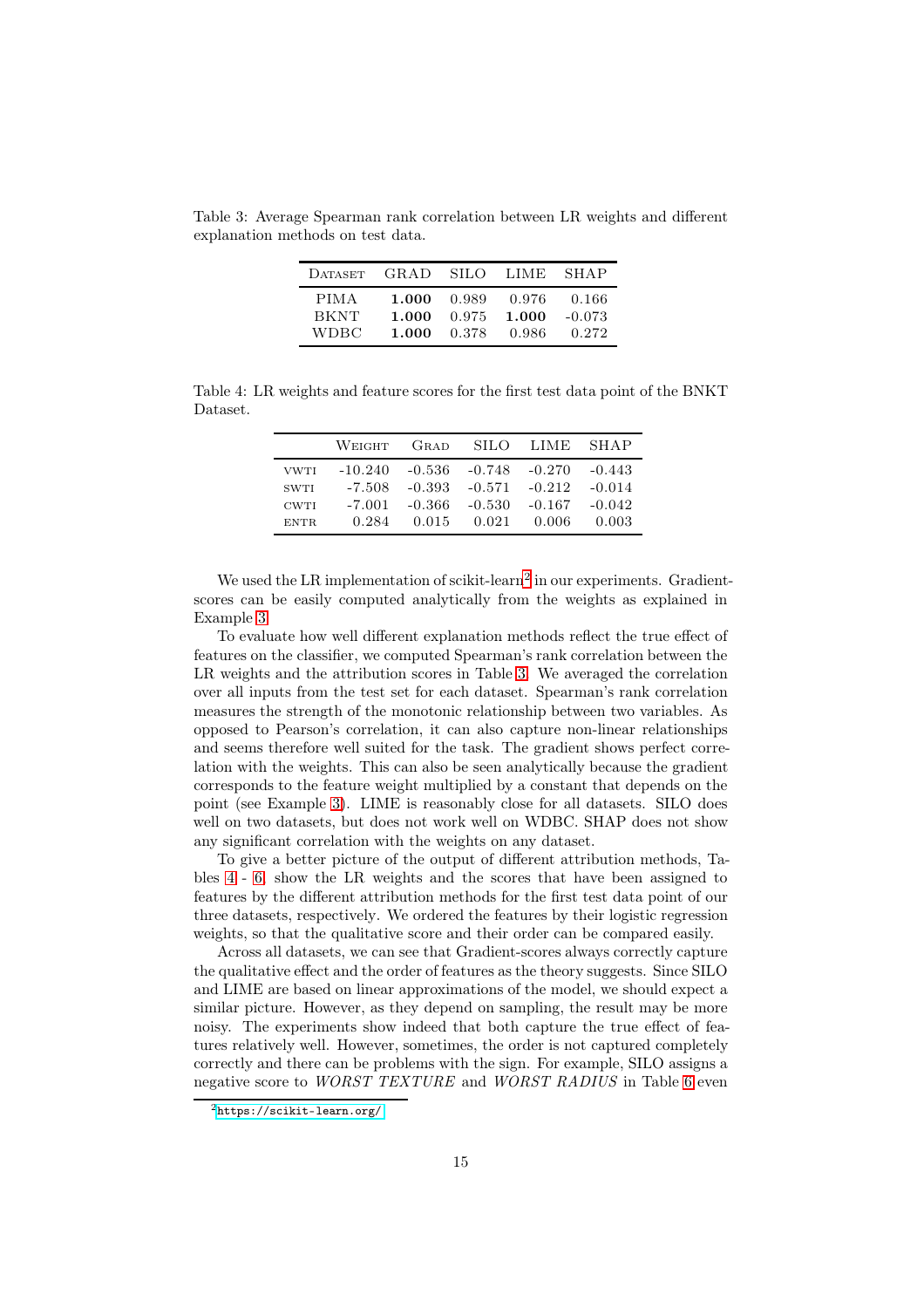<span id="page-15-1"></span>

|             | Weight   | GRAD     | SILO     | LIME     | SHAP     |
|-------------|----------|----------|----------|----------|----------|
| BLOO        | $-0.734$ | $-0.139$ | $-0.146$ | $-0.022$ | $-0.011$ |
| <b>INSU</b> | 0.021    | 0.004    | $-0.004$ | 0.000    | $-0.000$ |
| <b>SKIN</b> | 0.581    | 0.110    | 0.118    | 0.018    | $-0.002$ |
| AGE         | 1.078    | 0.205    | 0.232    | 0.041    | 0.025    |
| <b>DIAB</b> | 1.254    | 0.238    | 0.275    | 0.033    | 0.003    |
| PREG        | 1.350    | 0.256    | 0.278    | 0.051    | 0.046    |
| <b>BMI</b>  | 2.855    | 0.542    | 0.611    | 0.063    | $-0.006$ |
| GLUC        | 4.920    | 0.934    | 1.068    | 0.153    | 0.041    |

Table 5: LR weights and feature scores for the first test data point of the PIMA Dataset.

though they have a large positive weight. LIME works generally better, but does not capture the true order perfectly. This can be seen, for example, for AGE, DIAB and PREG in Table [5.](#page-15-1) However, while SILO and LIME have problems distinguishing features that are close, they perform reasonably well overall. The results for SHAP, in contrast, look quite random overall and often do not seem to reflect the true effect of features on the classifier.

#### <span id="page-15-0"></span>6.5 Experiments with Multilayer Perceptrons (MLPs)

LR is well suited for experiments because the true effect of features can be seen from the weights. However, in general, we are also interested in explaining non-linear classifiers. Unfortunately, in this case, an objective ground truth is rarely available. There has been some work recently on creating synthetic prediction models with known ground truth [\[9\]](#page-19-12), but the work does not cover non-linear classifiers for continuous data (they only consider synthetic linear regression models for tabular data) and rely on the assumption that the models correctly learnt relationships from artificially generated data. We feel that the gradient does represent the ground truth because it exactly captures the local growth of a function. This intuitive idea is made precise in Definition [4](#page-10-3) and Proposition [4.](#page-10-0) Let us note that the gradient is also used as the ground truth for the synthetic linear regression models in [\[9\]](#page-19-12). However, it is, of course, a philosophical question whether this is what the scores should represent. In lack of an objective ground truth, we simply compare the Gradient-scores to the scores under other attribution methods. While a low correlation is difficult to interpret, a high correlation basically indicates that the methods give similar explanations to Gradient-scoring.

We used the MLP implementation from scikit-learn for the experiments in this section. For many libraries, gradients can be computed using their autodifferentiation functionality. However, we simply approximated the gradient by the symmetric difference quotient  $\tilde{g}(x) = \frac{f(x+\varepsilon) - f(x-\varepsilon)}{2\varepsilon}$  in our experiments. Table [7](#page-17-0) shows the Spearman rank correlation between the Gradient-score and the other methods. The correlation with LIME is high. This can be expected analytically because LIME just computes another linear approximation of the model. The correlation with SILO is lower, in particular, for WDBC. SHAP again does not show any correlation with the Gradient-score. As no objective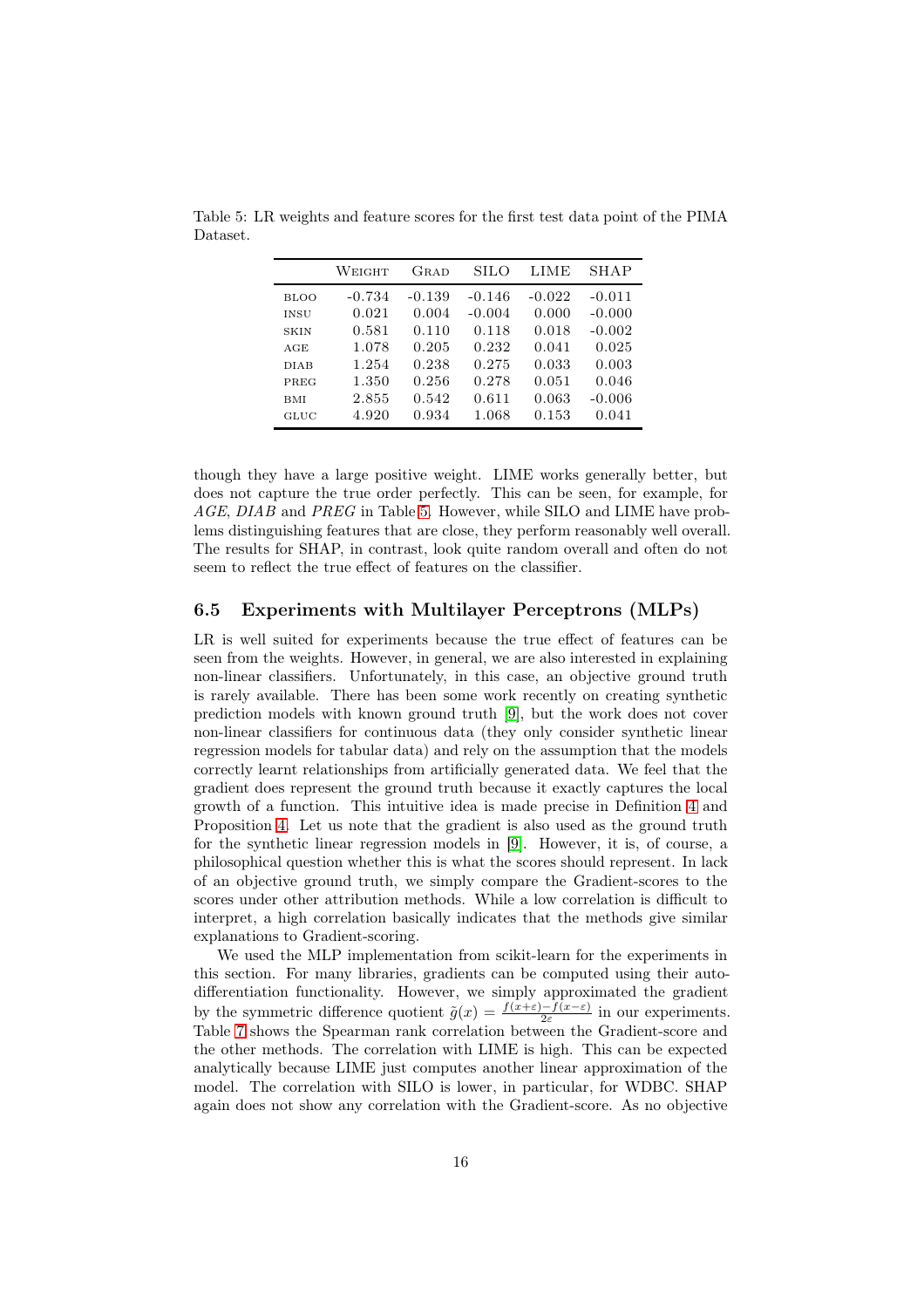<span id="page-16-0"></span>Table 6: Five lowest and highest LR weights and corresponding feature scores for the first test data point of the WDBC Dataset.

|                         | WEIGHT   | GRAD     | <b>SILO</b> | <b>LIME</b> | <b>SHAP</b> |
|-------------------------|----------|----------|-------------|-------------|-------------|
| MEAN FRACTAL DIMENSION  | $-0.821$ | $-0.168$ | $-0.046$    | $-0.021$    | 0.016       |
| SE FRACTAL DIMENSION    | $-0.602$ | $-0.123$ | $-0.079$    | $-0.015$    | 0.022       |
| SE COMPACTNESS          | $-0.415$ | $-0.085$ | 0.115       | $-0.011$    | 0.009       |
| <b>SE SYMMETRY</b>      | $-0.330$ | $-0.068$ | $-0.008$    | $-0.007$    | 0.006       |
| SE CONCAVITY            | $-0.143$ | $-0.029$ | $-0.062$    | $-0.001$    | 0.001       |
| <b>SE SMOOTHNESS</b>    | $-0.015$ | $-0.003$ | $-0.058$    | $-0.002$    | $-0.000$    |
| <b>SE TEXTURE</b>       | $-0.003$ | $-0.001$ | 0.225       | 0.001       | $-0.000$    |
| WORST FRACTAL DIMENSION | 0.347    | 0.071    | 0.119       | 0.007       | $-0.001$    |
| <b>MEAN SYMMETRY</b>    | 0.363    | 0.074    | 0.029       | 0.009       | $-0.007$    |
| <b>MEAN SMOOTHNESS</b>  | 0.384    | 0.079    | $-0.001$    | 0.010       | $-0.002$    |
| SE CONCAVE POINTS       | 0.408    | 0.083    | $-0.028$    | 0.011       | $-0.008$    |
| MEAN COMPACTNESS        | 0.571    | 0.117    | $-0.311$    | 0.016       | $-0.016$    |
| SE AREA                 | 0.677    | 0.139    | $-0.078$    | 0.011       | $-0.002$    |
| <b>SE PERIMETER</b>     | 0.737    | 0.151    | $-0.407$    | 0.013       | $-0.009$    |
| WORST COMPACTNESS       | 0.799    | 0.163    | 0.176       | 0.023       | $-0.009$    |
| <b>SE RADIUS</b>        | 0.956    | 0.196    | 0.515       | 0.018       | $-0.006$    |
| WORST SYMMETRY          | 1.172    | 0.240    | 0.052       | 0.024       | 0.004       |
| WORST CONCAVITY         | 1.387    | 0.284    | 0.027       | 0.042       | $-0.004$    |
| MEAN CONCAVITY          | 1.405    | 0.288    | 0.163       | 0.048       | $-0.024$    |
| MEAN AREA               | 1.446    | 0.296    | $-0.953$    | 0.042       | 0.003       |
| <b>MEAN TEXTURE</b>     | 1.452    | 0.297    | 0.262       | 0.038       | 0.038       |
| WORST SMOOTHNESS        | 1.472    | 0.301    | 0.266       | 0.041       | 0.005       |
| WORST AREA              | 1.638    | 0.335    | 0.224       | 0.043       | 0.006       |
| <b>MEAN PERIMETER</b>   | 1.704    | 0.349    | 0.661       | 0.053       | $-0.005$    |
| <b>MEAN RADIUS</b>      | 1.721    | 0.352    | 0.621       | 0.053       | $-0.002$    |
| MEAN CONCAVE POINTS     | 1.851    | 0.379    | 0.079       | 0.064       | $-0.009$    |
| WORST TEXTURE           | 2.069    | 0.423    | $-0.212$    | 0.063       | 0.060       |
| <b>WORST PERIMETER</b>  | 2.077    | 0.425    | 0.884       | 0.064       | $-0.004$    |
| WORST RADIUS            | 2.260    | 0.462    | $-0.583$    | 0.073       | 0.004       |
| WORST CONCAVE POINTS    | 2.679    | 0.548    | 0.177       | 0.111       | 0.021       |

ground truth is available, we cannot objectively say that one method gives better explanations than another. However, we feel that Gradient-scores are favorable because they have a clearly defined meaning (they capture the local sensitivity of the model with respect to the feature) and are not susceptible to noise caused by sampling. In particular, it does not seem clear what SHAP scores actually mean in a setting where features are continuous because the theory of Shapley values has been developed in a discrete setting and SHAP scores rely heavily on approximation and sampling when features are continuous.

#### 6.6 Runtime Performance

Overall, we feel that linear attribution methods like Gradient-scoring, LIME and SILO are more natural in the continuous setting because they have a clear interpretation. LIME is highly correlated with Gradient-scoring, so a natural question arises as to why one should prefer one method over the other. One con-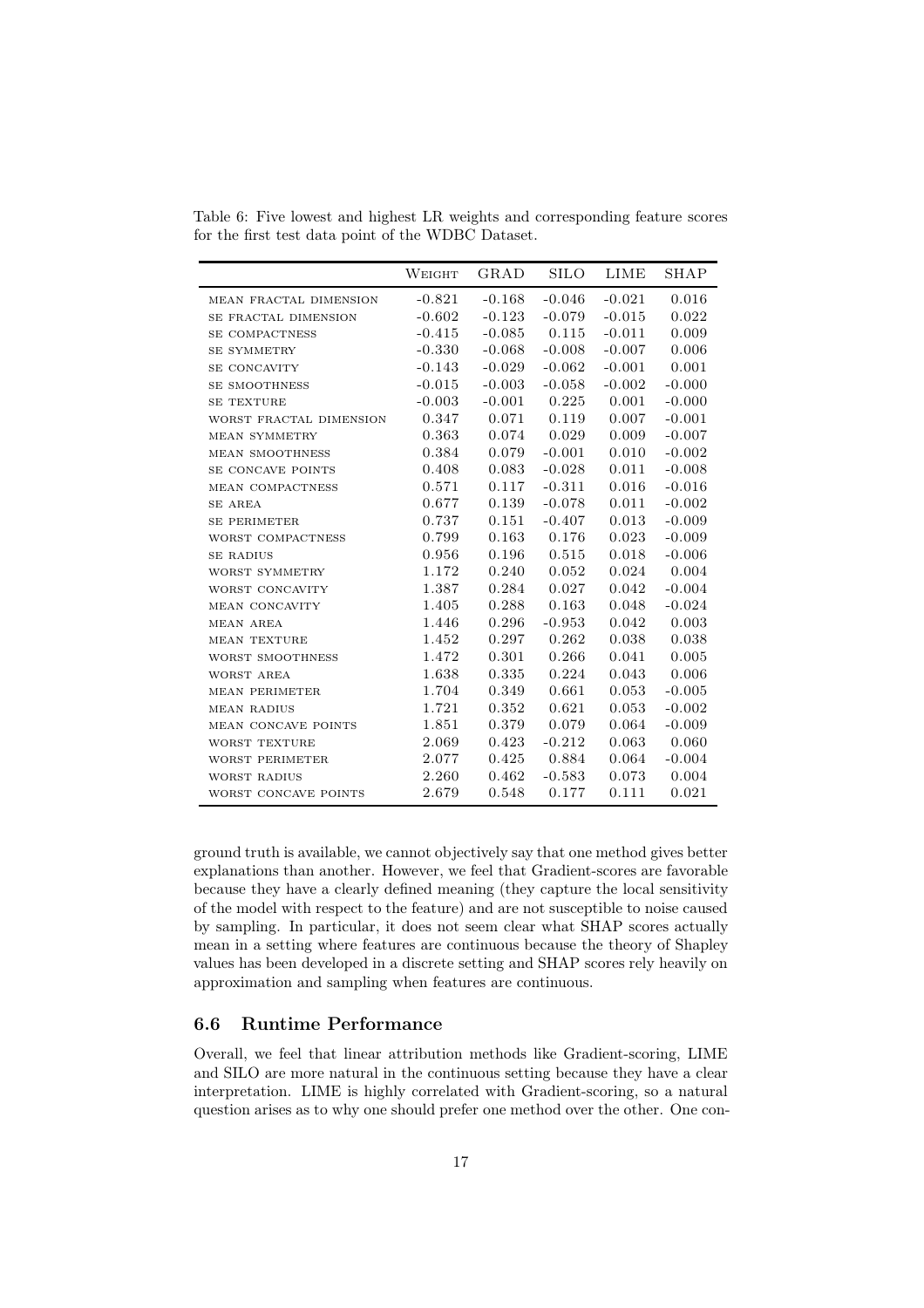Table 7: Average Spearman rank correlation between Gradient-scoring and other explanation methods on test data with MLPs.

<span id="page-17-0"></span>

| DATASET     | GRAD. | -SILO- | LIME  | <b>SHAP</b> |
|-------------|-------|--------|-------|-------------|
| PIMA.       | 1.000 | 0.868  | 0.905 | 0.256       |
| <b>BKNT</b> | 1.000 | 0.640  | 0.837 | 0.260       |
| WDBC.       | 1.000 | 0.293  | 0.938 | 0.297       |

Table 8: Runtime for different explanation methods (in ms).

<span id="page-17-1"></span>

|             | <b>DATA</b> | GRAD | <b>SILO</b> | LIME  | SHAP    |
|-------------|-------------|------|-------------|-------|---------|
| LR          | <b>PIMA</b> | 0.01 | 14.54       | 8.68  | 594.19  |
|             | <b>BKNT</b> | 0.01 | 13.30       | 30.99 | 182.63  |
|             | WDBC        | 0.02 | 14.10       | 18.74 | 3033.67 |
| <b>MLPs</b> | <b>PIMA</b> | 0.24 | 13.10       | 9.60  | 603.36  |
|             | <b>BKNT</b> | 0.32 | 13.31       | 33.33 | 178.32  |
|             | WDBC        | 0.28 | 14.28       | 18.46 | 3167.71 |

sideration to take into account is runtime performance. Gradient-scores are easy to compute in linear time with respect to the number of features. Ideally, this should be done using the auto-differentiation functionalities of libraries. When approximating the gradient using the symmetric difference quotient, one has to consider the usual numerical approximation problems that can occur when the classifier has large partial derivatives (e.g., when the neural network has very large weights). The runtime of linear explainers like LIME and SILO is also linear, but additionally depends on the number of samples that are taken and on the training procedure for learning the local substitute model. In particular, while a smaller sample size may result in faster runtime, the scores may be too noisy if the sample size is chosen too small. SHAP is usually most difficult to compute and relies heavily on sampling. The complexity of computing SHAP scores has been analyzed recently and is intractable in many interesting cases [\[23\]](#page-20-8). As our datasets are rather small, all methods work in reasonable time. For completeness, we show runtime results in milliseconds in Table [8.](#page-17-1) As one may expect, computing Gradient-scores is significantly faster than computing SILO and LIME scores, which, in turn, is significantly faster than computing SHAP scores.

## 7 Conclusions

We revisited faithfulness of attribution methods in the setting where the prediction model is differentiable and features are continuous. While sampling and an empirical notion of faithfulness (based on the empirical accuracy of a local substitute model) seem difficult to avoid in the discrete setting, the continuous setting allows for more analytical tools. We therefore proposed two analytical notions of faithfulness (qualitative and quantitative) and showed that they are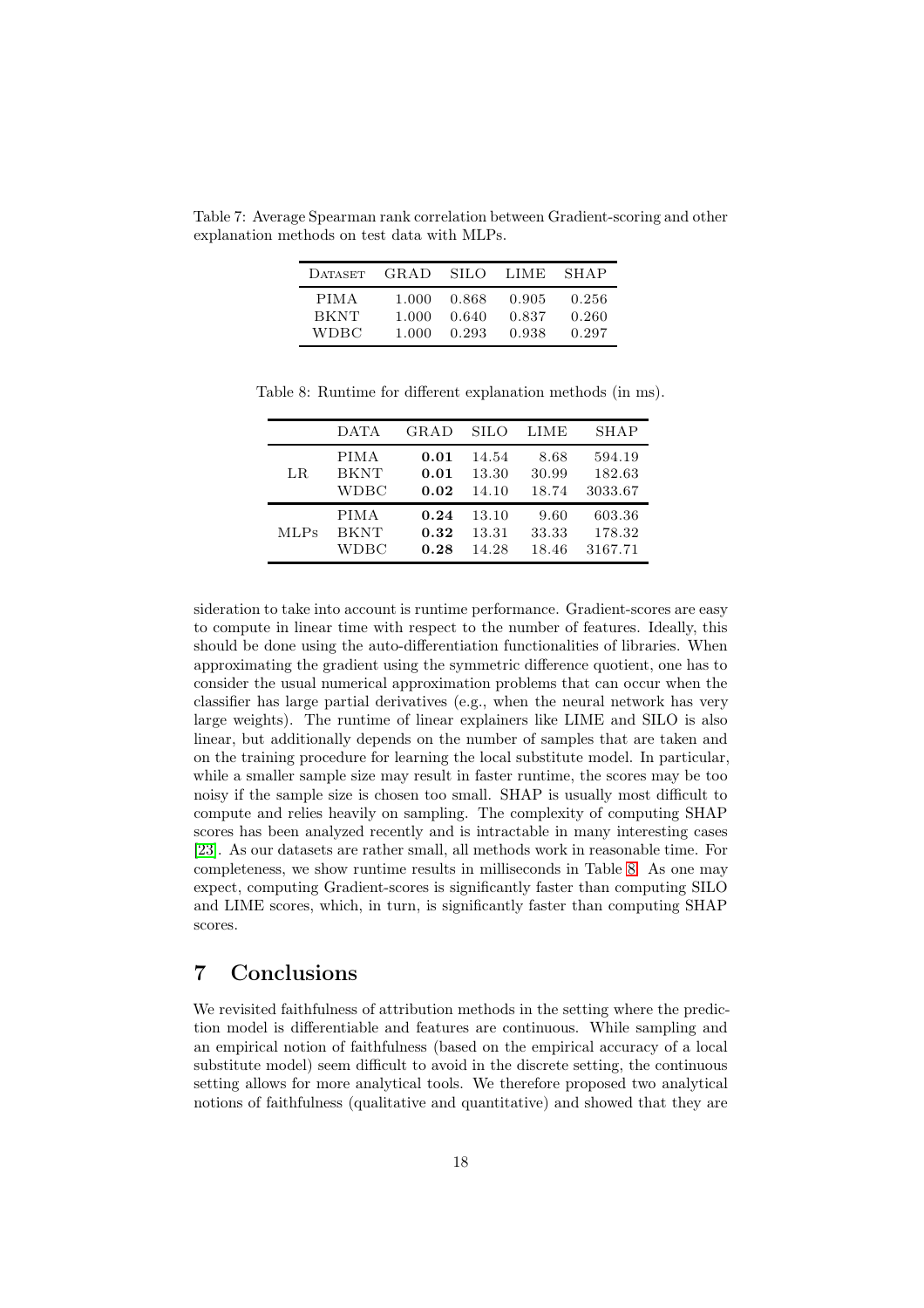satisfied by Gradient-scoring and, to some extent, only by Gradient-scoring. In particular, quantitative faithfulness completely characterizes Gradient-scoring in the sense that every explanation method that satisfies this property must be equivalent to Gradient-scoring (Proposition [4\)](#page-10-0). Roughly speaking, every attribution method that guarantees that the scores are proportional to the changes in the output of the classifier is either equivalent to gradient-scoring or is based on an inferior approximation of the classifier.

To back up the theory, we investigated empirically to which extent different attribution methods explain the true behaviour of logistic regression. Linear attribution methods like LIME and SILO do reasonably well, but perform worse than Gradient-scoring. SHAP does not seem to capture the true behaviour of the classifier at all. For non-linear classifiers, there is still some correlation between linear attribution methods and the gradient. While it is hard to tell objectively which explanations are better in this case, Gradient-scores seem preferable. Not only do they have a clearly defined analytical meaning and are not susceptible to noise caused by sampling, but they can also be computed easily.

Overall, we believe that Gradient-scoring is the most suitable method for the continuous setting that we considered here. In particular, SHAP does not seem well suited for this setting as the SHAP scores for logistic regression seem completely uncorrelated with the actual weights. In general, it seems that more research is necessary on clarifying what feature scores under different methods actually represent. In particular, they can potentially be made more accurate by adding scores to selected pairs (collections) of features similar to how second-order (higher-order) terms approve the accuracy of Taylor approximations. However, naturally, there is a trade-off between accuracy of the explanation, computational cost and comprehensibility.

# Acknowledgements

This project has received funding from the European Research Council (ERC) under the European Union's Horizon 2020 research and innovation programme (grant agreement No. 101020934).

# <span id="page-18-0"></span>References

- [1] Adadi, A., and Berrada, M. Peeking inside the black-box: a survey on explainable artificial intelligence (xai). IEEE access 6 (2018), 52138–52160.
- <span id="page-18-1"></span>[2] Agarwal, S., Jabbari, S., Agarwal, C., Upadhyay, S., Wu, S., and Lakkaraju, H. Towards the unification and robustness of perturbation and gradient based explanations. In International Conference on Machine Learning ICML (2021), M. Meila and T. Zhang, Eds., vol. 139 of Proceedings of Machine Learning Research, PMLR, pp. 110–119.
- <span id="page-18-2"></span>[3] Alcalá-Fdez, J., Fernández, A., Luengo, J., Derrac, J., García, S., SÁNCHEZ, L., AND HERRERA, F. Keel data-mining software tool: data set repository, integration of algorithms and experimental analysis framework. Journal of Multiple-Valued Logic & Soft Computing 17 (2011).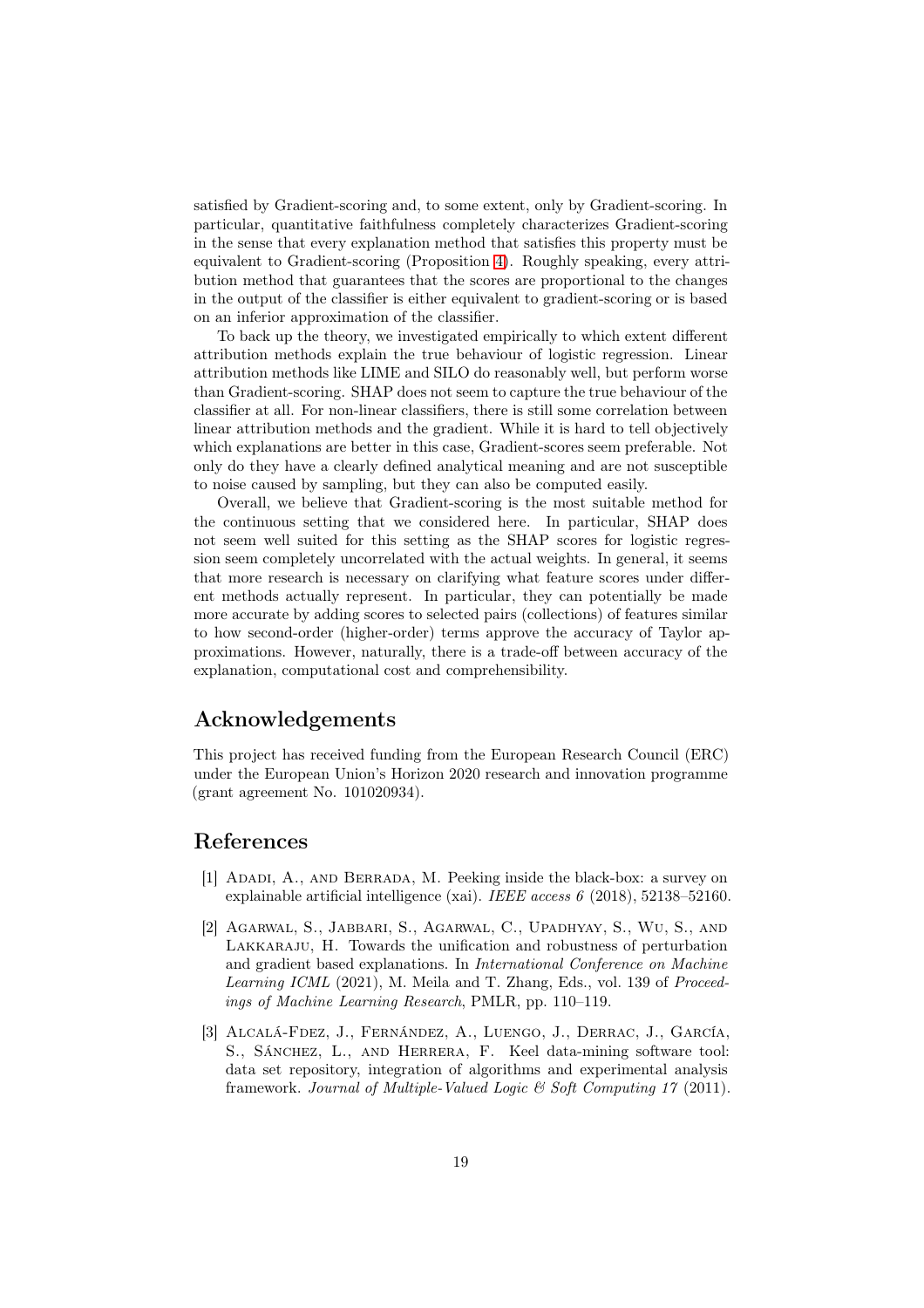- <span id="page-19-9"></span>[4] Ancona, M., Ceolini, E., Öztireli, C., and Gross, M. Towards better understanding of gradient-based attribution methods for deep neural networks. In International Conference on Learning Representations (2018).
- <span id="page-19-5"></span>[5] Baehrens, D., Schroeter, T., Harmeling, S., Kawanabe, M., HANSEN, K., AND MÜLLER, K.-R. How to explain individual classification decisions. The Journal of Machine Learning Research 11 (2010), 1803–1831.
- <span id="page-19-3"></span>[6] Bloniarz, A., Talwalkar, A., Yu, B., and Wu, C. Supervised neighborhoods for distributed nonparametric regression. In Artificial Intelligence and Statistics (2016), PMLR, pp. 1450–1459.
- <span id="page-19-8"></span>[7] GARREAU, D., AND LUXBURG, U. Explaining the explainer: A first theoretical analysis of lime. In International Conference on Artificial Intelligence and Statistics (2020), PMLR, pp. 1287–1296.
- <span id="page-19-7"></span>[8] GHORBANI, A., ABID, A., AND ZOU, J. Interpretation of neural networks is fragile. In Proceedings of the AAAI Conference on Artificial Intelligence (2019), vol. 33, pp. 3681–3688.
- <span id="page-19-12"></span>[9] GUIDOTTI, R. Evaluating local explanation methods on ground truth. Artificial Intelligence 291 (2021), 103428.
- <span id="page-19-6"></span>[10] Heo, J., Joo, S., and Moon, T. Fooling neural network interpretations via adversarial model manipulation. Advances in Neural Information Processing Systems 32 (2019), 2925–2936.
- <span id="page-19-0"></span>[11] Lipton, Z. C. The mythos of model interpretability: In machine learning, the concept of interpretability is both important and slippery. Queue 16, 3 (2018), 31–57.
- <span id="page-19-2"></span>[12] LUNDBERG, S. M., AND LEE, S.-I. A unified approach to interpreting model predictions. In Proceedings of the 31st international conference on neural information processing systems (2017), pp. 4768–4777.
- <span id="page-19-11"></span>[13] LUNDBERG, S. M., NAIR, B., VAVILALA, M. S., HORIBE, M., EISSES, M. J., Adams, T., Liston, D. E., Low, D. K.-W., Newman, S.- F., KIM, J., ET AL. Explainable machine-learning predictions for the prevention of hypoxaemia during surgery. Nature Biomedical Engineering 2, 10 (2018), 749.
- <span id="page-19-10"></span>[14] NOCEDAL, J., AND WRIGHT, S. Numerical optimization. Springer Science & Business Media, 2006.
- <span id="page-19-4"></span>[15] PLUMB, G., MOLITOR, D., AND TALWALKAR, A. Model agnostic supervised local explanations. In Proceedings of the 32nd International Conference on Neural Information Processing Systems (2018), pp. 2520–2529.
- <span id="page-19-1"></span>[16] Ribeiro, M. T., Singh, S., and Guestrin, C. " why should i trust you?" explaining the predictions of any classifier. In Proceedings of the 22nd ACM SIGKDD international conference on knowledge discovery and data mining (2016), pp. 1135–1144.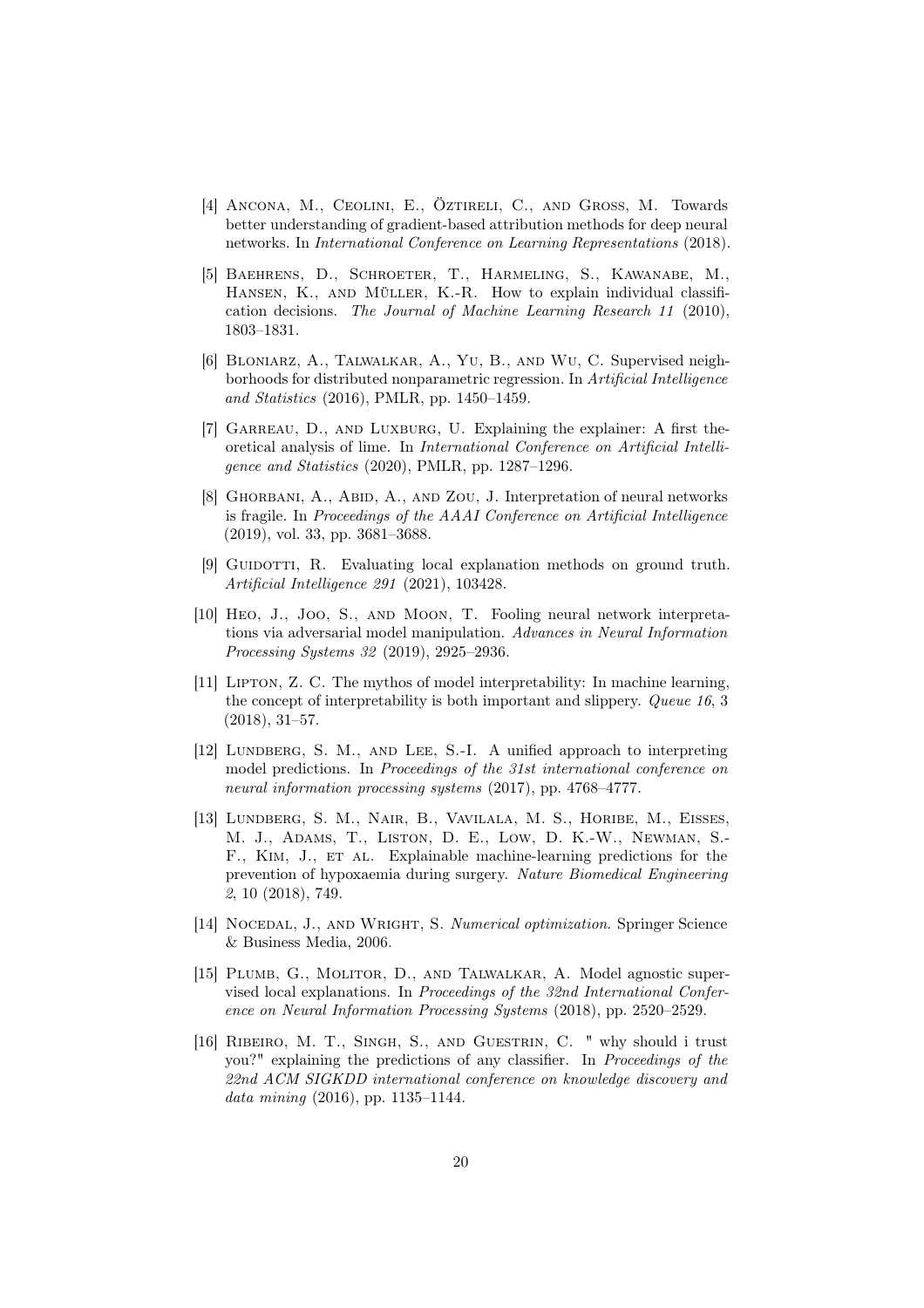- <span id="page-20-1"></span>[17] Ribeiro, M. T., Singh, S., and Guestrin, C. Anchors: High-precision model-agnostic explanations. In Proceedings of the AAAI conference on artificial intelligence (2018), vol. 32.
- <span id="page-20-5"></span>[18] Sanchez, I., Rocktaschel, T., Riedel, S., and Singh, S. Towards extracting faithful and descriptive representations of latent variable models. AAAI Spring Syposium on Knowledge Representation and Reasoning (KRR): Integrating Symbolic and Neural Approaches 1 (2015), 4–1.
- <span id="page-20-7"></span>[19] Street, W. N., Wolberg, W. H., and Mangasarian, O. L. Nuclear feature extraction for breast tumor diagnosis. In Biomedical image processing and biomedical visualization (1993), vol. 1905, International Society for Optics and Photonics, pp. 861–870.
- <span id="page-20-2"></span>[20] Sundararajan, M., and Najmi, A. The many shapley values for model explanation. In International Conference on Machine Learning, ICML (2020), vol. 119 of Proceedings of Machine Learning Research, PMLR, pp. 9269–9278.
- <span id="page-20-4"></span>[21] SUNDARARAJAN, M., TALY, A., AND YAN, Q. Axiomatic attribution for deep networks. In International Conference on Machine Learning (2017), PMLR, pp. 3319–3328.
- <span id="page-20-6"></span>[22] Szegedy, C., Zaremba, W., Sutskever, I., Bruna, J., Erhan, D., GOODFELLOW, I., AND FERGUS, R. Intriguing properties of neural networks. In International Conference on Learning Representations (ICLR) (2014).
- <span id="page-20-8"></span>[23] Van den Broeck, G., Lykov, A., Schleich, M., and Suciu, D. On the tractability of shap explanations. In AAAI Conference on Artificial Intelligence (2021), pp. 6505–6513.
- <span id="page-20-0"></span>[24] WACHTER, S., MITTELSTADT, B., AND RUSSELL, C. Counterfactual explanations without opening the black box: Automated decisions and the gdpr. Harv. JL & Tech. 31 (2017), 841.
- <span id="page-20-3"></span>[25] Wang, J., Tuyls, J., Wallace, E., and Singh, S. Gradient-based analysis of nlp models is manipulable. In Conference on Empirical Methods in Natural Language Processing (EMNLP) (2020), pp. 247–258.